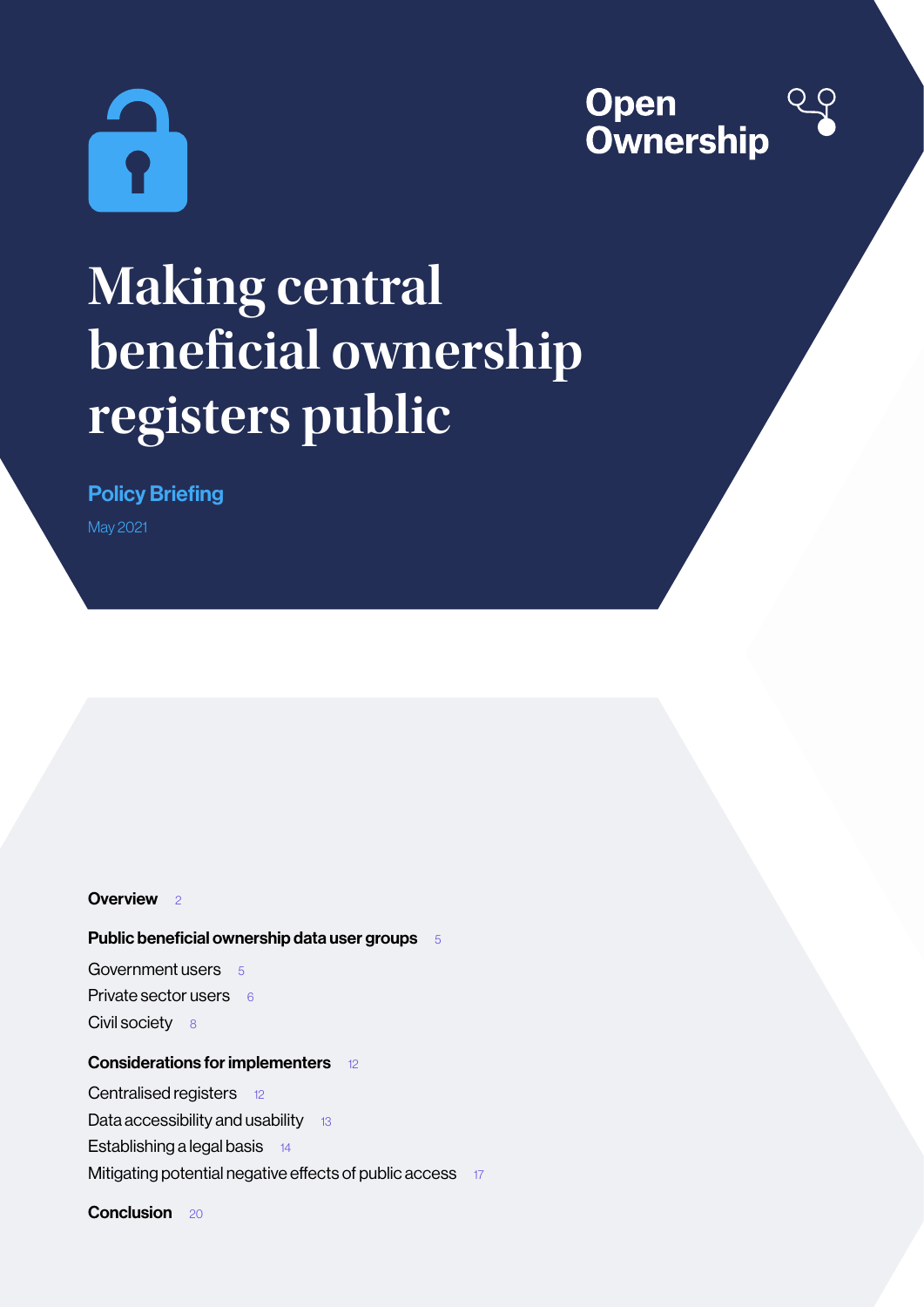# <span id="page-1-0"></span>**Overview**

The question of whether data should be made open and accessible to the public, and the concerns about personal privacy and security risks to individuals, are some of the most debated issues in beneficial ownership (BO) reform. These are important, connected issues that need careful consideration by implementers. As beneficial ownership transparency (BOT) is a relatively new policy area, there is not yet a large body of evidence on the impact of making registers public. Nevertheless, where public registers have been implemented, early evidence is emerging and specific benefits of making BO data publicly available can be identified.

The publication and public access to certain personal data, such as electoral registers<sup>[1](#page-20-0)</sup> and building permits,<sup>[2](#page-20-0)</sup> is long established and is, for the most part, considered to be uncontroversial. The publication of BO data, however, has raised significant concerns over privacy. Some have questioned its proportionality to achieving certain policy aims, stating, for instance, that most business owners have nothing to do with financial crime. Others raise concerns over risks to personal safety. This is despite the fact that in many places, shareholder data is already publicly accessible (sometimes against a small fee) meaning BOT reforms would only affect individuals involved in more complex, and potentially suspicious, ownership structures. At the same time, no examples of serious harms that have arisen from the publication of BO data in open registers have been documented.<sup>[3](#page-20-0)</sup>

Over 100 jurisdictions have committed to implementing BOT reforms, and over 40 of those committed in 2020.[4](#page-20-0) These reforms are taking place in a global context where data about people is created online every day, at a rate which many regulators are still grappling with. In the EU, for example, the directive that obligated all member states to make their BO registers public, the fifth Anti-Money Laundering Directive (AMLD5), was passed in the same year that the EU's most extensive data protection legislation to date, the General Data Protection Regulation (GDPR), became enforceable. A few court cases against the

publication of personal data in BO registers on the grounds of GDPR have followed. It is important that this is being tested in the courts, and their outcomes will no doubt have a profound impact on the debate. In other countries, such as Mexico, there are concerns for kidnapping and personal safety. These need to be assessed and understood.

The publication of any data, personal or otherwise, as part of BO disclosures has some known consequences as well as some potentially unknown consequences. BO data is different from many other datasets being made open, such as contracting data, as it must contain personally identifiable information to be useful and achieve its purpose. Implementers and transparency advocates should not advocate for information to be made public without carefully considering the potential risks, and how these can be mitigated in specific contexts.

Consequently, this policy briefing does not take the position that making BO registers public is a goal that all jurisdictions must pursue in and of itself. Rather, it outlines the benefits that arise from making a BO register public by looking at how different user groups are able to use the data when it is made public, and **identifying the benefits** this has.

- 1. For **government users, benefits include**:
	- $\bullet$  improving speed and ease of access for existing government users;
	- $\bullet$  enabling data to be used in additional policy areas;
	- **allowing for oversight of data use.**
- 2. For **private sector users, benefits include**:
	- $\bullet$  managing risk and improving compliance with government regulations;
	- $\bullet$  fostering trust in the integrity of the business environment;
	- $\bullet$  leveling the playing field between companies;
	- **v** improving environmental and social governance (ESG);
	- $\bullet$  generating economic value from data reuse.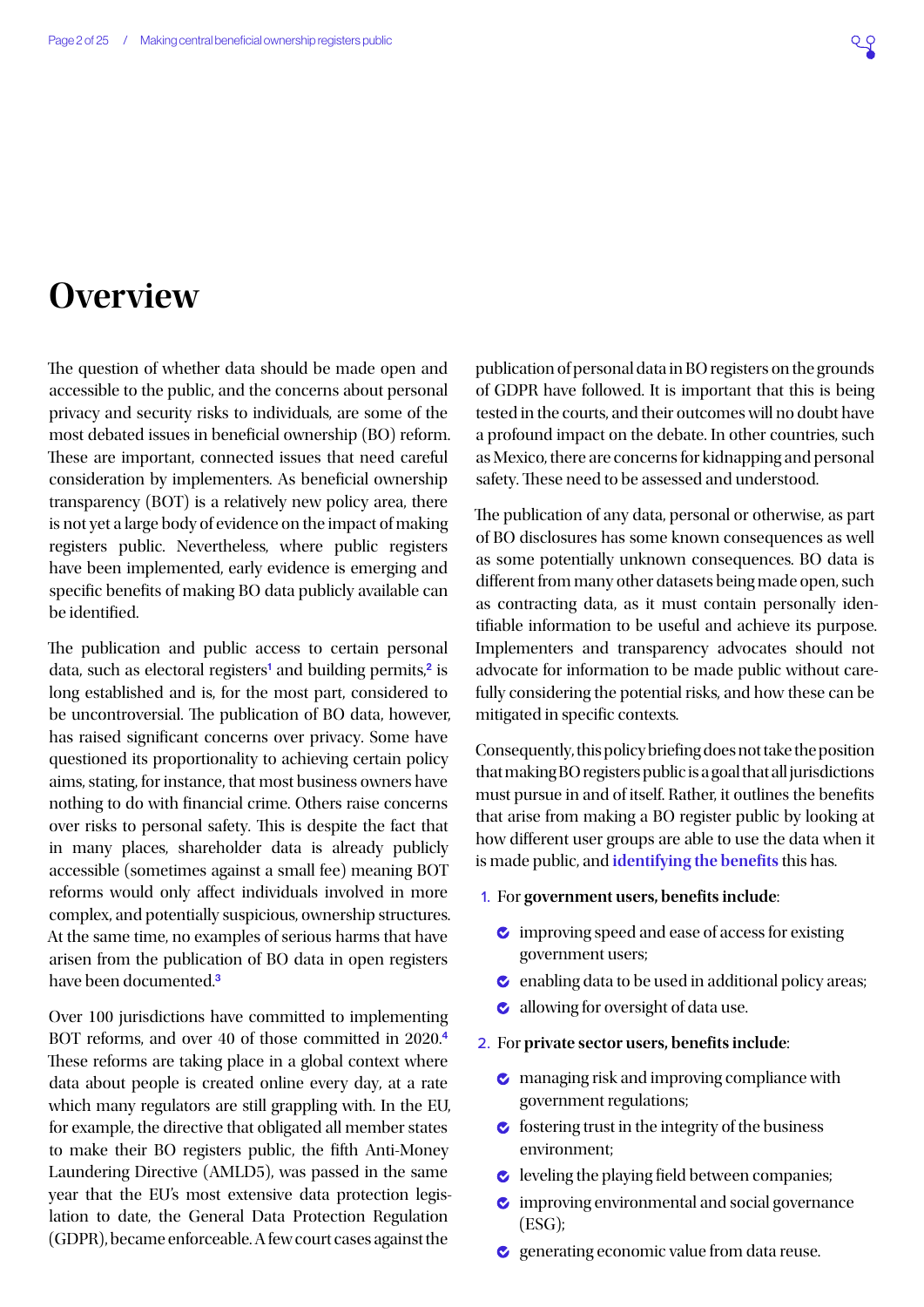#### 3. For **civil society users, benefits include**:

- $\bullet$  carrying out investigations into financial crimes and corruption;
- $\bullet$  allowing for oversight and holding government to account;
- **v** verifying data through use;
- $\bullet$  deterring misuse of legal entities.

This briefing argues that there is sufficient evidence for it to be reasonable and rational for policymakers to act on the understanding that a public register will serve the public interest. As most public registers have been implemented in Europe, most examples are taken from European countries. Nevertheless, the benefits are also applicable to other contexts. Potential negative effects will differ per jurisdiction and need to be properly understood.

The briefing then outlines and analyses different **considerations for implementers**, such as:

- collating BO data **centrally**;
- making data available as structured, open data: **accessible and usable** without barriers such as payment, identification, registration requirements, collection of data about users of the register, or restrictive licensing, and searchable by both company and beneficial owner;
- establishing a **legal basis** and defining broad a purpose for publishing data, in keeping with data protection and privacy laws;
- **mitigating potential negative effects** of publication by:
	- limiting the information collected to what is strictly necessary (**data minimisation**);
	- making a smaller subset available to the public than to domestic authorities, omitting data fields that are particularly sensitive and unnecessary to generating the benefits (**layered access**);
	- implementing a **protection regime** that allows for exemptions to publication in circumstances where someone is exposed to disproportionate risks.

The starting point for all BOT reforms should be the policy aims governments want to achieve.<sup>a</sup> To what extent making data public is reasonable, proportionate, and justified will differ per policy area. BOT, when implemented well, can serve a wide range of policy aims. The more policy aims BOT serves, the greater the benefits to society. Therefore, this briefing will take a holistic approach and focus on data use and user groups, whilst referring to individual policy aims.

a Common aims include fighting money laundering, financial crimes, and corruption, as well as attracting (foreign) investment. An increasing number of governments are also pursuing BOT reforms for oversight and accountability in procurement, and AMLD5 specifically mentions preserving trust in the integrity of business transactions and the financial system.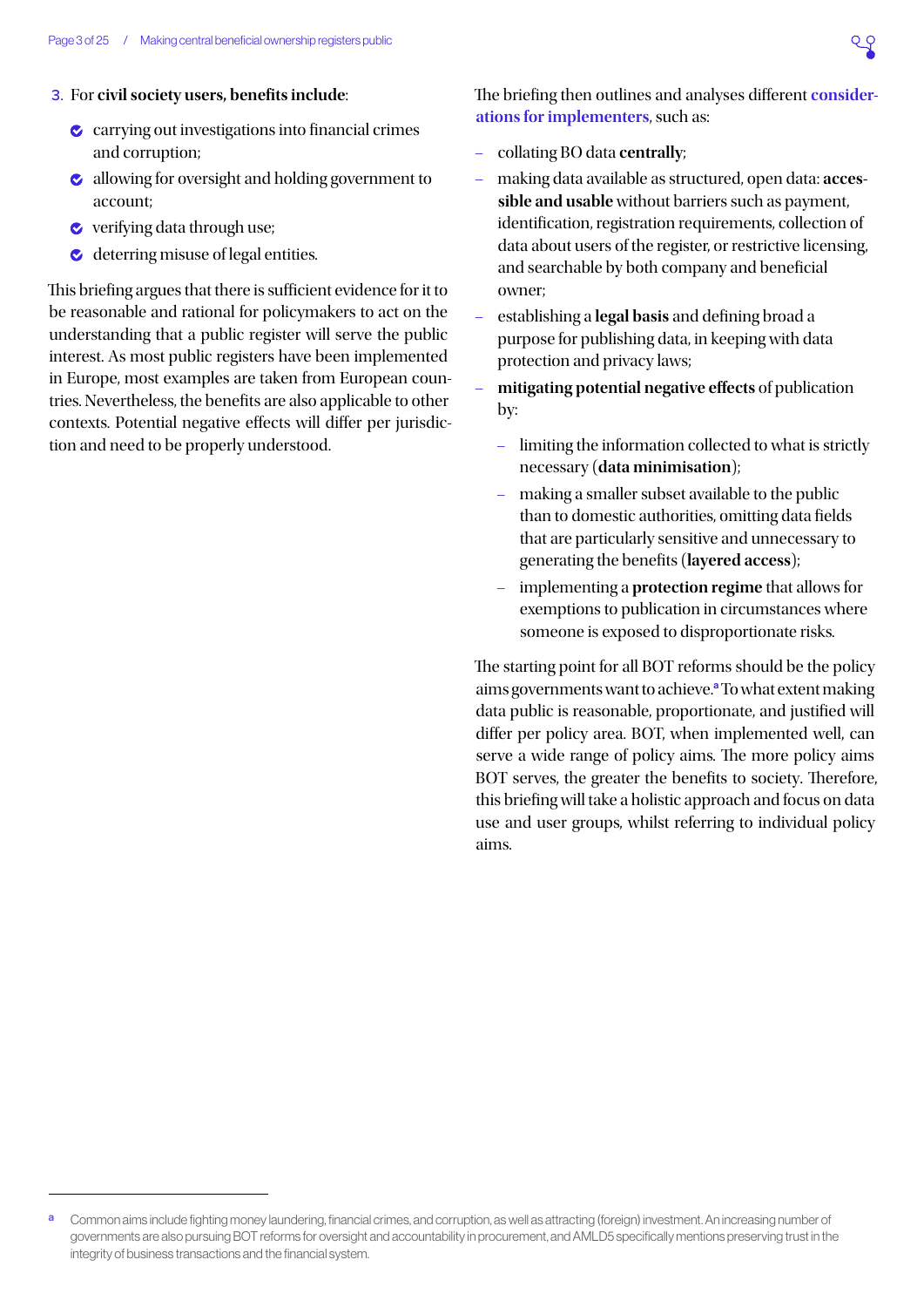# Figure 1. Maximising benefits and mitigating potential negative effects of making central BO registers public



Making BO registers public provides access to government [\(page](#page-4-1)  5), private sector [\(page](#page-5-1)  6) and civil society [\(page](#page-7-1)  8) user groups that generate a range of benefits contributing to various policy areas.

When making BO registers public, governments should:

- collate BO data centrally [\(page 12\)](#page-11-1);
- make data accessible and usable [\(page 13\)](#page-12-1);
- establish a well-founded legal basis [\(page 15\)](#page-14-0);
- mitigate potential negative effects by:
	- adhering to the principle of data minimisation [\(page 17\)](#page-16-1);
	- implementing a system of layered access [\(page 17\)](#page-16-2);
	- implementing a protection regime ([page 19](#page-18-0)).

 $QQ$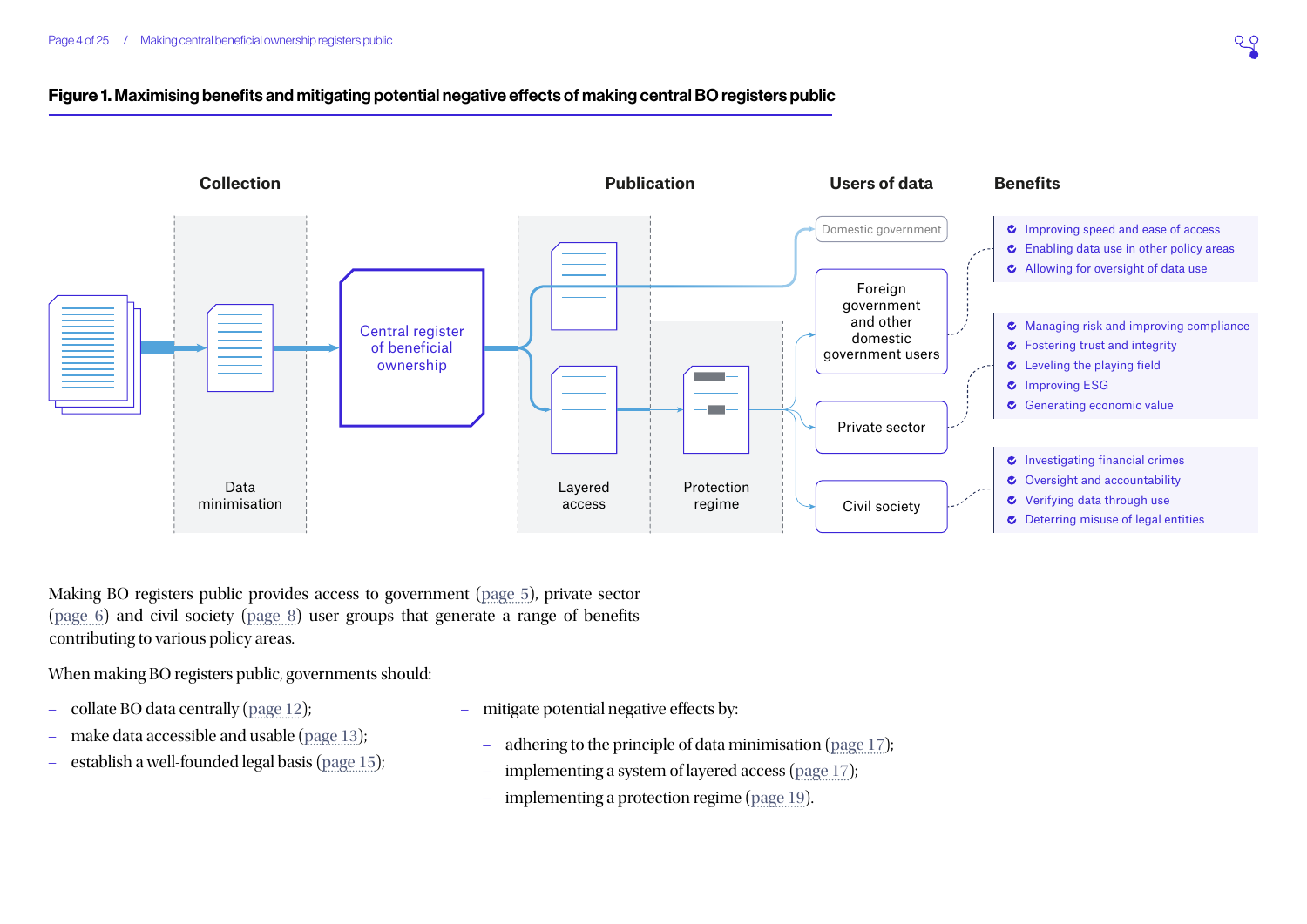# <span id="page-4-0"></span>**Public beneficial ownership data user groups**

Making BO data public gives access to a number of user groups which either do not have access to the data in regimes with non-public registers, or which can only access the data with legal, administrative, or financial barriers. These can broadly be classified in the following main groups:

- <span id="page-4-1"></span>1. **government users**, including law enforcement and relevant, competent authorities from other jurisdictions, as well as different departments within the publishing government;
- 2. **private sector users**, including companies that are obliged entities under anti-money laundering (AML) legislation, non-obliged entities, and BO data providers and reusers;
- 3. **civil society**, including journalists, researchers, and the general public.

The following section outlines potential benefits to the public interest from each of these user groups' interactions with BO data.

# Government users

# **Law enforcement and other relevant competent authorities**

Whilst law enforcement and other competent authorities (e.g. tax agencies) usually have access to national BO data in regimes with closed registers, they are also a key user group of public BO data in other countries. The majority of financial crimes involve more than one jurisdiction.[5](#page-20-0) Data on mutual legal assistance (MLA) requests varies, but several Financial Action Task Force (FATF) evaluations and conversations Open Ownership (OO) has had with law enforcement suggest these tend to be long, drawn out processes. A Transparency International (TI) review of FATF mutual evaluation reports found that "competent authorities report greater challenges to identifying the beneficial owner of a company when a foreign company is involved or part of the ownership structure of a domestic

company is foreign. In the absence of public BO registers, they usually have to resort to complex and lengthy [MLA] requests" (see [Box 1](#page-4-2)), which cost substantial resources to both submit and respond to.<sup>[6](#page-20-0)</sup> Comparative legal disadvantages between countries can also be a problem to successful MLA requests. For instance, in requests between common law and civil law countries, where judges and lawyers may not understand the offence or case that is being built and the request for information.

# <span id="page-4-2"></span>Box 1: Mutual legal assistances in Financial Action Task Force mutual evaluations

In 2016, the FATF evaluation of Canada stated that in investigations involving a foreign entity it was often not possible to identify a beneficial owner, and that this was due "mainly to foreign jurisdictions not responding to requests by the Canadian authorities for beneficial ownership information".<sup>[7](#page-20-0)</sup> In 2018, the Ghana evaluation also quoted delays and the non-cooperative attitude of some countries.<sup>[8](#page-20-0)</sup> A Hong Kong evaluation showed responding to an MLA request could take a year.<sup>[9](#page-20-0)</sup> These evaluations identify several problems for law enforcement when seeking to obtain BO data from a foreign jurisdiction, including: data not being available;<sup>[10](#page-20-0)</sup> data being of questionable quality; $\frac{1}{11}$  $\frac{1}{11}$  $\frac{1}{11}$  data not being internationally shareable;[12](#page-20-0) and other legal and bureaucratic barriers<sup>[13](#page-20-0)</sup>

As a result, a number of informal information exchange mechanisms have emerged, such as the Egmont Group. In conversations with OO, law enforcement officers have stated that public BO registers are an incredibly important and valuable resource in investigations. Although BO data from registers may not be evidence that is submissible in court, and even if the data is not 100% accurate, having the name of someone who bears some level of "real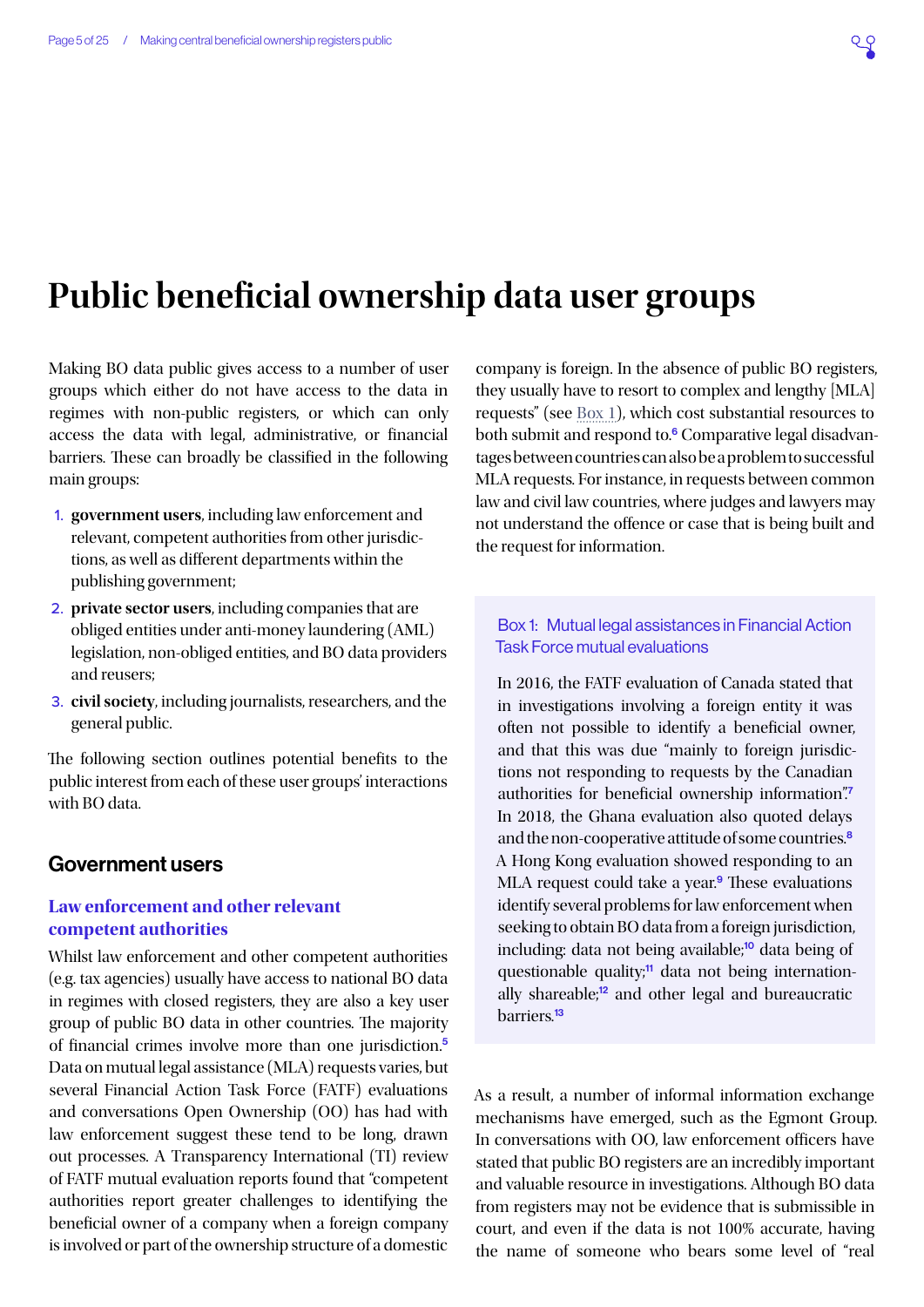<span id="page-5-0"></span>responsibility" towards a company is incredibly helpful in transnational investigations, one investigator said.[14](#page-20-0) "From the perspective of law enforcement agencies, there is a need to have direct, fast, and easy access to such registers," an Interpol specialist officer said. "Cross-border policeto-police requests or the preparation and processing of judicial letters and requests can be very time and resource consuming."[15](#page-20-0) Additionally, successful MLA requests often require some level of evidence of why accessing that information is necessary. Having direct access to registers enables proactive investigations. In the absence of a perfect global infrastructure for sharing BO data transnationally, public registers can enable direct, fast, and easy access, for not only reactive but also proactive investigations.

#### **Other government users**

One of the key consumers of open data made public by governments are governments themselves.[16](#page-20-0) There are examples of both demand for and use of BO data by a range of different government agencies. Data sharing between government departments is often marred by technical and legal challenges,<sup>[17](#page-20-0)</sup> and making data open is one way to surmount these. The UK, for instance, has proposed the incorporation of BO data into a new procurement system.<sup>[18](#page-20-0)</sup> On the legal basis that BO data serves the public interest, it exists as public data,<sup>[19](#page-20-0)</sup> which will allow the UK procurement authority to use this data without needing to establish a new legal basis, and developing technically complex data sharing mechanisms. Some concerns have been voiced about BO data being misused by other government departments. For instance, in Armenia, media companies voiced concerns about BO disclosures facilitating interference and being used to limit press freedom.[20](#page-20-0) In this case, public access could allow for public oversight of the use of data.

# Box 2: Beneficial ownership data in tax policymaking

<span id="page-5-1"></span>In the UK, the Wealth Tax Commission was established in early 2020 to provide in-depth analysis of proposals for a UK wealth tax. The commission studied whether a UK wealth tax is desirable and deliverable, and worked with economists, lawyers, and accountants to study all aspects of a wealth tax. As one of the authors states, "[BO] data are critical for policy making. At the Wealth Tax Commission we made use of these data as part of our measurement of taxable top wealth in the UK."[21](#page-20-0) The report provides recommendations to governments on the merits and practicalities of different types of wealth tax, and models and estimates of how much a wealth tax could raise<sup>[22](#page-20-0)</sup>

# Private sector users

### **Obliged entities**

Under many disclosure regimes with closed central registers, obliged entities such as financial institutions (FIs) and designated non-financial businesses and professions (DNFBPs) (e.g. accountants and lawyers) that fall under know your customer (KYC) legislation are able to access BO data.<sup>b</sup> However, not all countries include access for FIs and DNFBPs in regimes with closed registers,<sup>c</sup> and in countries that do, access to BO data for entities outside the jurisdiction can still be very challenging. Therefore, until a system works perfectly, public registers offer better access for obliged entities than closed registers.

#### **Non-obliged entities**

BO data does not only have value for obliged entities, but also helps any company manage risk by establishing with whom they are conducting business. In 2016, 91% of executives surveyed agreed that it is important to know the BO of the company with which they do business.[23](#page-20-0) A survey of Chief Supply Chain Officers found that 84% cite lack of visibility across the supply chain as their biggest challenge, and found that "most companies are virtually blind to the 80% of data that is dark or unstructured".[24](#page-20-0) Upstream supply chain visibility, including the BO of companies throughout

**b** For example, access for FIs and DNFBPs is a provision under AMLD5.

For example, trends in Asia, Africa, Middle East, and Latin America appear to be to limit non-government access.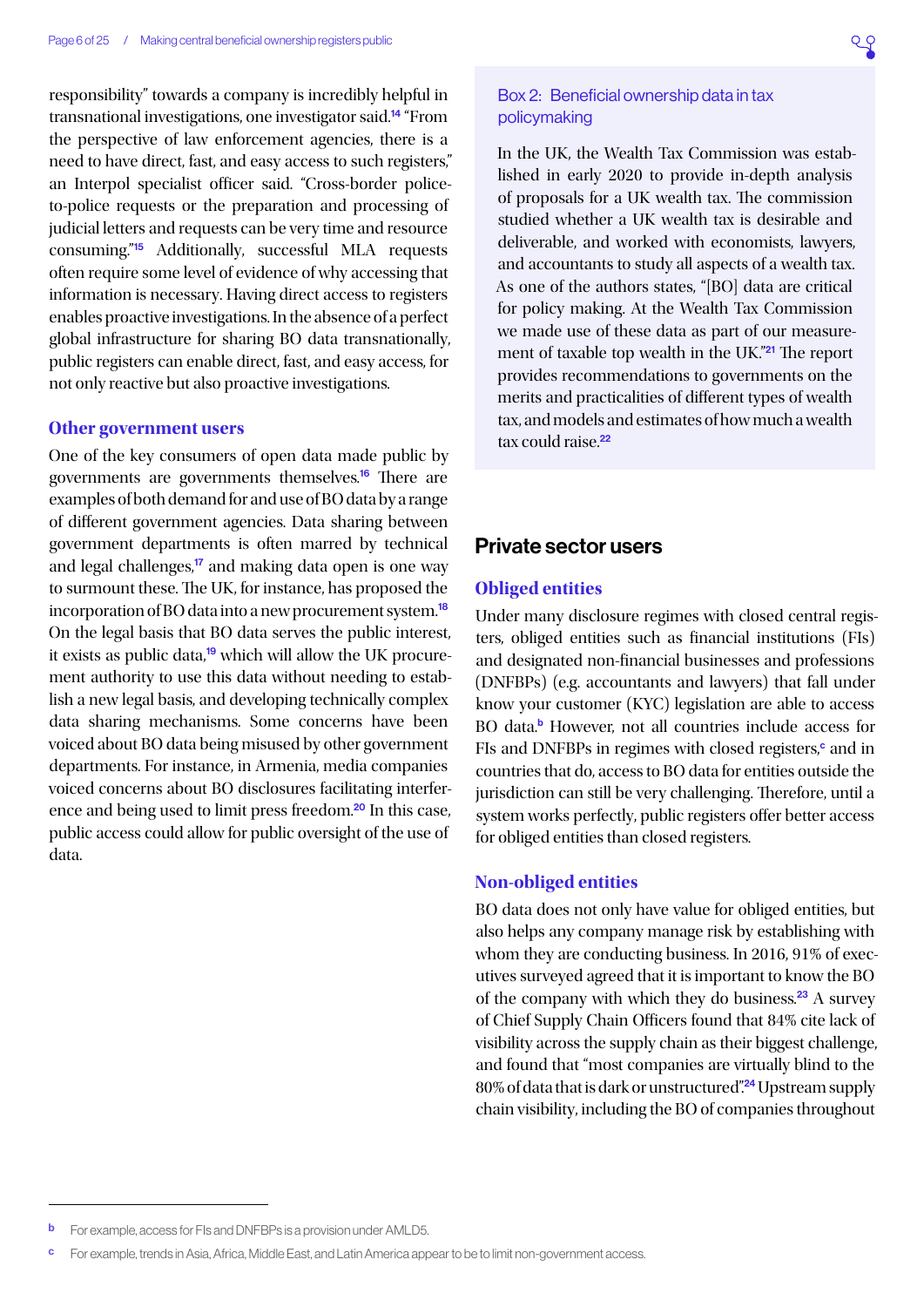<span id="page-6-0"></span>Some companies are currently purchasing this information but often cite issues with the data, including coverage and quality.<sup>[27](#page-20-0)</sup> Additionally, these costs are disproportion-ately higher for smaller companies.<sup>[28](#page-20-0)</sup> Publicly accessible BO data enables all companies to access the same information, decreasing the cost of due diligence and enabling companies to better reduce risk. This helps level the playing field<sup>[29](#page-20-0)</sup> and contributes to "preserving trust in the integrity of business transactions and of the financial system", as recognised by AMLD5 (see [Box 10](#page-14-1)).

# Box 3: Use of public beneficial ownership data by companies in the UK

In a review of the UK BO register, the majority of searches by businesses "were looking up information on clients and customers (64%), and businesses with a simple ownership structure were more likely to search for this information than businesses with a complex ownership structure  $(65\%)$ "<sup>[30](#page-20-0)</sup> 64% of surveyed businesses found the data useful or very useful.<sup>[31](#page-20-0)</sup>

At a societal level, removing information asymmetries between large companies able to pay for enhanced access to data and smaller companies relying on public data can increase market competition and foster a business culture of transparency and trust.[32](#page-20-0) It is therefore unsurprising that an increasing number of companies are now calling for governments to make BO information accessible to them.[33](#page-20-0) As Chris Robinson, Chief Compliance Officer at mining multinational BHP said: "Public BO registers are the best tool against corruption. [Public registers are] better than just holding this information with governments. This levels the playing field for ethical companies who are committed to operating cleanly and makes it harder for corrupt companies to be corrupt. It improves the investment environment and level of certainty when investing in a country. As a company, BHP seeks beneficial ownership information about companies it deals with and its suppliers. This is often difficult to verify. Making the information public opens more resources to verify it. It makes it much easier for BHP to complete due diligence on suppliers".<sup>[34](#page-20-0)</sup>

The use of BO information is increasingly being recognised as best practice in environmental, social governance (ESG).[35](#page-20-0) At Davos 2021, the World Economic Forum

concluded that BO data is necessary to gain oversight of the activities of a company's third parties and suppliers and their potentially environmentally or socially damaging actions.[36](#page-21-0) ESG principles are becoming increasingly important in investment decision-making, even when companies are not directly liable themselves, "in light of mounting evidence, activism and regulation".<sup>[37](#page-21-0)</sup> As the Head of Sustainability of a global investment firm said, "if you feel uncomfortable about your production process or supply chain, there's probably a reason why. In a time of radical transparency, look at your products, practices and your value chain."[38](#page-21-0)

#### **Beneficial ownership data providers and reusers**

Private third-party BO data providers are increasingly calling for governments to make BO data public.<sup>[39](#page-21-0)</sup> BO data providers ingest BO data from government registers as their primary sources of data. Their services often include making the data available as structured data, using standardised formatting in a digital and often machine-readable format. They usually offer the data cleaned and note where it may have errors (such as unusual entries for given fields) or may be outdated. The more advanced services offer cross-checking information against data in other systems, government registers, and other publicly available information, augmenting data with costly open source research.<sup>[40](#page-21-0)</sup> In short, BO providers are offering services which in some BOT regimes governments are doing themselves: verifying data and making it available in a structured format. As governments can use additional non-public sources to verify BO data, they can be better placed to verify data. Unfortunately, many governments provide barriers to access, ranging from identification and registration requirements to paywalls, making it difficult for BO data providers to ingest and augment the data.<sup>[41](#page-21-0)</sup>

# Box 4: YouControl: Beneficial ownership data reuse in Ukraine

YouControl is a Ukrainian company committed to business transparency in Ukraine. It draws on data from Ukraine's public BO register – the Unified State Register – to enable reduced corruption in Ukraine's business sector. YouControl has developed an "analytical system for compliance, market analysis, business intelligence, and investigation". It pulls data from 87 government registers, including the Unified State Register for BO, as well as some of its own analysis to provide company profiles with a substantial amount of information, including anything that should raise red flags: unpaid taxes, pending lawsuits,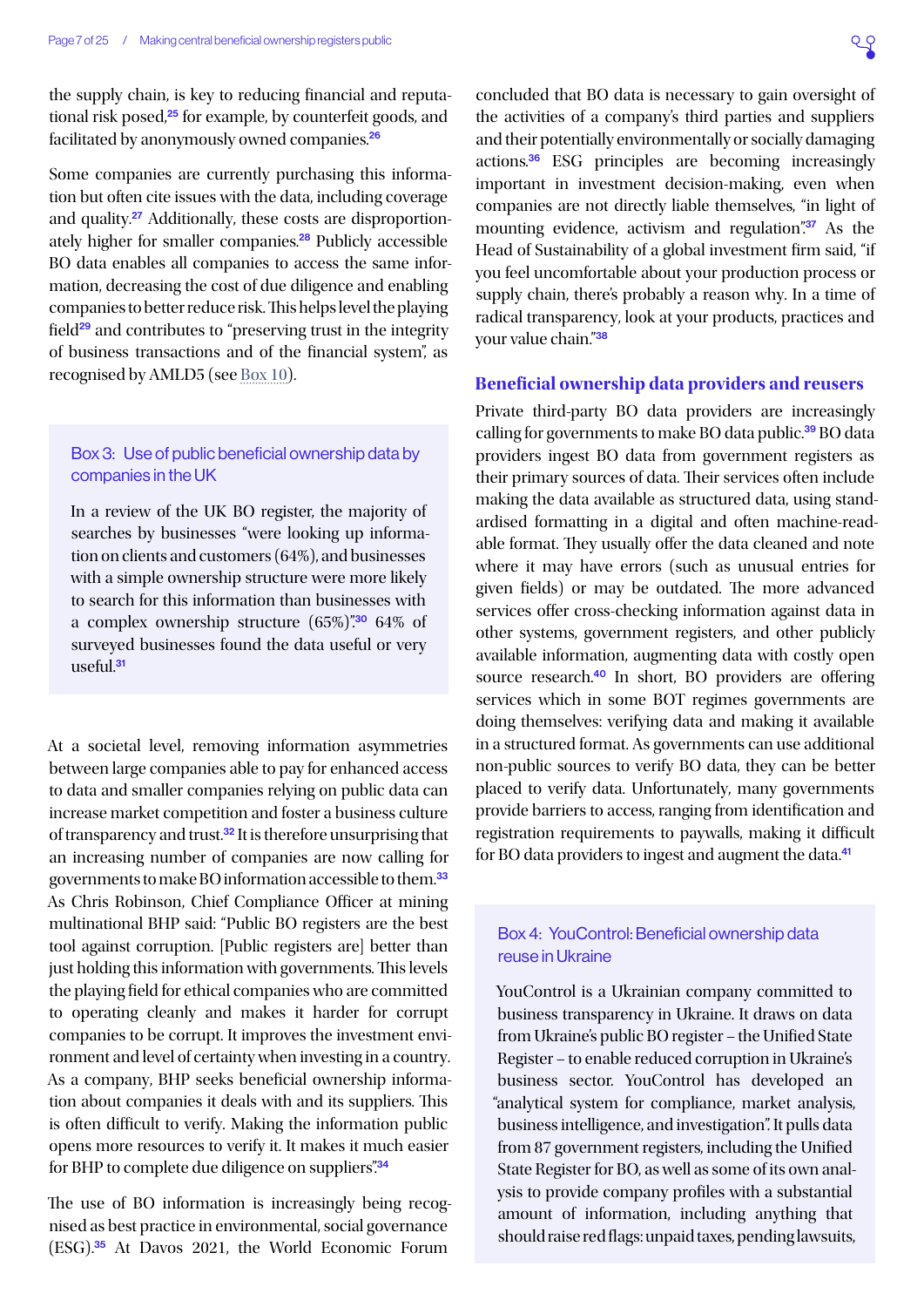<span id="page-7-0"></span>and failure to file returns.<sup>[42](#page-21-0)</sup> YouControl charges the private sector for its services, but provides information for free to non-governmental organisations (NGOs), civil society organisations (CSOs), and universities.

Publication of open data on YouControl's website has been useful in the fight against fraud and unfair busi-ness in Ukraine.<sup>[43](#page-21-0)</sup> A number of case studies on the website provide examples where companies have saved hundreds of thousands of dollars by using YouControl to identify fraudulent operations before entering into business with them.<sup>[44](#page-21-0)</sup> Additionally, YouControl customers report irregularities to the authorities, and YouControl also provides advice and input to the government about the register as a member of its verification working group.

When governments make verified BO data publicly accessible, the disruptive market effect moves BO data providers up the value chain from providing a data cleaning service. Put simply, the better the structured data these companies can ingest, the more they can target human resources at more complex aspects of open source research. BO data service providers are offering increasingly sophisticated tools that can add even greater value to BO data. For instance, some offer a greater customisation of offerings for specific types of users within the private sector, outside of the primary regulatory uses, such as for investors, or for sustainability departments who wish to better understand the relationships of BO to other entities.<sup>[45](#page-21-0)</sup>

There is emerging evidence that open company and BO data hold significant economic value. A PwC study shows that in Italy, company ownership information forms 10% of the total Italian information sector's economic value.[46](#page-21-0) And a Deloitte impact assessment for the European Commission concluded: "The experience of the frontrunner countries clearly show the exponential increase in the value of the information which emerged as a consequence of greater availability of company data and there is no reason to doubt that this anticipatory examples could not be indica-tive of what would happen in all other countries".<sup>[47](#page-21-0)</sup>

# Box 5: The economic value of BO data in the UK

<span id="page-7-1"></span>A 2019 Companies House (CH) study estimates the value of UK company data to be an average of GBP 1,100 per reuser, with an estimated total benefit between GBP 1 billion and GBP 3 billion per year[48](#page-21-0) – of which BO data constituted between GBP 40 million and GBP 120 million $49$  – for Companies House Service (CHS) users alone. The study explains that "more than half of the smaller intermediaries that access CH bulk data products have only been accessing these products since they became available free of charge. This suggests that access to free data has stimulated the development of new business opportunities".<sup>[50](#page-21-0)</sup>

# Civil society

Civil society, including whistleblowers, investigative journalists, researchers, and the general public, is a key user group for public BO data. Civil society actors, using a combination of publicly accessible data and data from leaks – such as the Panama and Paradise Papers, and the Luanda Leaks – play a significant role in bringing cases of corruption and financial crime to light. For instance, the Organized Crime and Corruption Reporting Project (OCCRP) – an investigative reporting platform for a worldwide network of independent media centers and journalists – has contributed to over USD 7.3 billion in fines being levied and assets being seized, and over 500 arrests, indict-ments, and sentences.<sup>[51](#page-21-0)</sup>

# Box 6: Public data used to expose conflicts of interest in the EU<sup>d</sup>

Before entering politics in 2011 on an anti-corruption platform,[52](#page-21-0) current Czech Prime Minister Andrej Babiš worked in the private sector and founded the Agrofert Group in 1993. Agrofert now has more than 250 subsidiaries, including two of the largest Czech newspapers, *MF DNES* and *Lidové noviny*, as well as the Mafra media group, which owns *iDnes*, the most visited Czech news server<sup>[53](#page-21-0)</sup>

Following the introduction of Czech conflict of interest legislation, which prevents members of government and other public officials from having a

d For the full story, see: Tymon Kiepe, Victor Ponsford, and Louise Russell-Prywata, "Early impacts of public registers of beneficial ownership: Slovakia", Open Ownership, September 2020, [https://www.openownership.org/uploads/slovakia-impact-story.pdf.](https://www.openownership.org/uploads/slovakia-impact-story.pdf)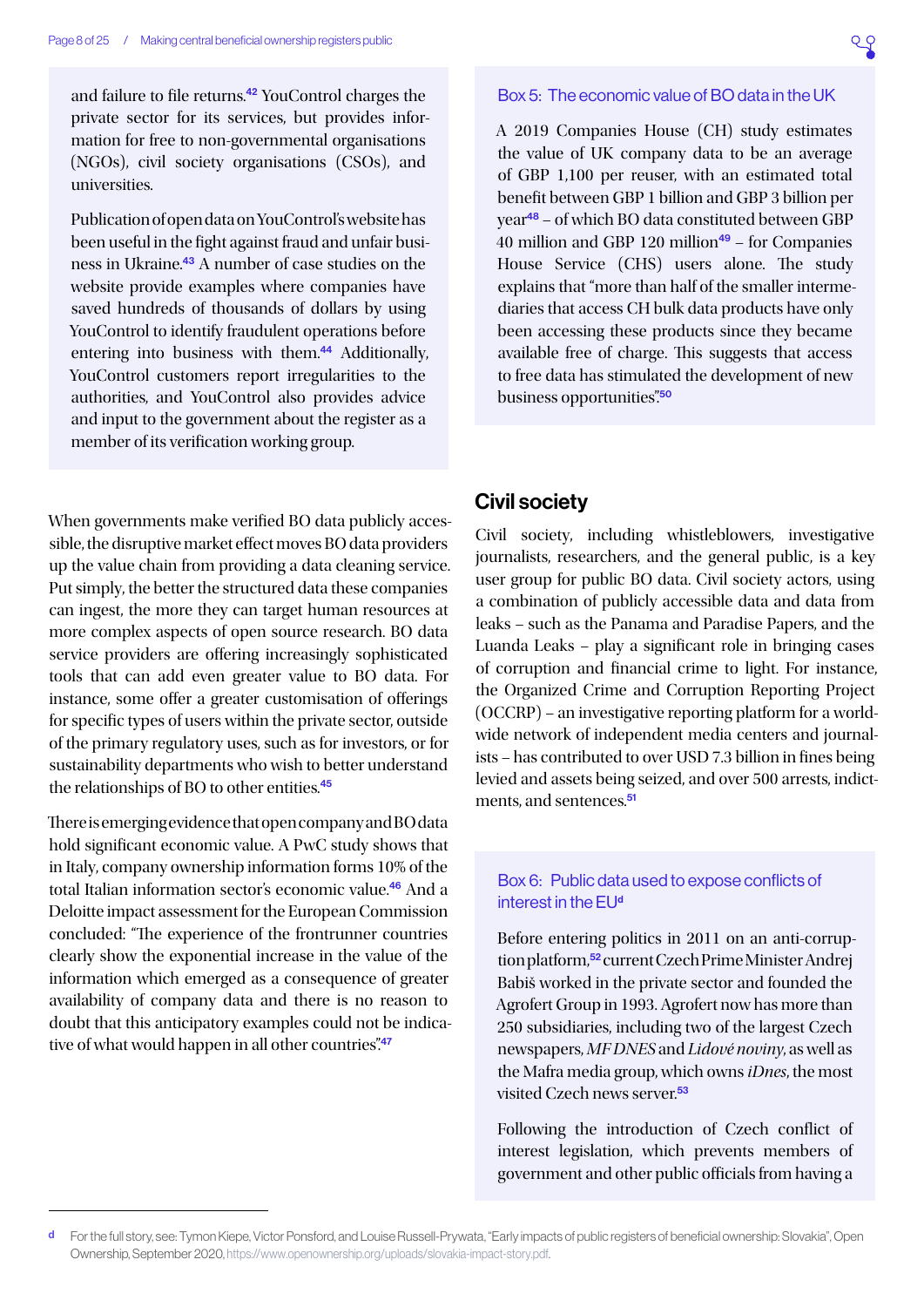<span id="page-8-0"></span>controlling interest in news media, Babiš transferred his sole ownership of the Agrofert Group to two trust funds: AB private trust I, owning 565 shares (89.97%); and AB private trust II, owning 63 shares  $(10.03\%)$ .<sup>[54](#page-21-0)</sup> Agrofert is currently active in 18 countries in 4 continents,[55](#page-21-0) and as such is registered in both the Czech Republic as well as Slovakia, where it is a market leader in agriculture and food processing.<sup>[56](#page-21-0)</sup>

Following research on the Slovak public BO register in 2018, TI Slovakia uncovered that Babiš was disclosed as one of five beneficial owners by Agrofert Slovakia.[57](#page-21-0) In response, Agrofert claimed that TI had misinterpreted the law and that "Mr. Babiš is not the controlling entity of the Slovak companies of the Agrofert Group."[58](#page-21-0) This was contested by TI Slovakia, drawing attention to the fact that Babiš is the only beneficial owner who has the power to remove all other listed beneficial owners – the trustees.[59](#page-21-0) Additionally, he is listed as a beneficiary in the certified disclosure document; the trust funds are set up so that the shares will return to him when he terminates his public office.<sup>[60](#page-21-0)</sup> Besides potentially violating the Czech Conflict of Interests Act, Babiš could have violated EU laws regarding firms being owned by politicians not being eligible to receive EU funding, $61$  as Agrofert subsidiary companies received EU subsidies both before and after Babiš transferred his ownership to the two trusts in 2017.

A recent EU audit has found that: "Considering […] that Mr Babiš has defined the objectives of the Trust Funds […], set them up and appointed all their actors, whom he can also dismiss, it can be assessed that he has a direct, as well as an indirect decisive influence over the Trust Funds. Based on this assessment, the Commission services consider that, through these Trust Funds, Mr Babiš indirectly controls the parent company AGROFERT group […]". He was found to be in violation of the EU's Conflict of Interests Act.<sup>[62](#page-21-0)</sup>

In a hypothetical world where financial investigative units (FIUs) and other competent authorities are sufficiently resourced, information sharing systems would work seamlessly, and justice systems would always be independent and effective, the need for journalists to investigate financial crime would be minimal. However, reality is some distance removed from this idea, as highlighted by recent journalistic exposés. The FinCEN Files – named after the US Treasury's Financial Crimes Enforcement Network – were published on 20 September 2020 and contained leaked suspicious activity reports (SARs) made by banks

to the United States' FIU. The leaks revealed substantial deficiencies in the current international AML architecture, for instance, major FIs had a continued role in moving illicit funds, despite warnings and fines, operating in what a former senior US Justice Department official and financial crimes prosecutor called "a system that is largely toothless". "Everyone is doing badly," concluded the FATF executive secretary.[63](#page-21-0) Some argue that fighting financial crime should be left to governments alone.<sup>[64](#page-21-0)</sup> Given the situation, however, whilst governments should not absolve themselves of this core responsibility, public registers allow civil society to fulfil a critical investigative role and provide public oversight of the government function of fighting financial crime.

The evidence that even comparatively well-resourced FIUs in high-income countries are failing to prevent crimes can undermine citizens' trust in their governments to perform its duties, perhaps even more so in countries with more modest resources. Public registers also help governments to be accountable to their citizens and allow for public oversight of not only fighting financial crime, but also other key functions such as knowing who receives public funds, contracts, and licences.[65](#page-21-0) Research suggests transparency can, under certain circumstances, lead to better performance of government, and can ensure greater accounta-bility and trust.<sup>[66](#page-21-0)</sup> Accountability is a key use case for public BO data. As mentioned, many countries are pursuing BOT in public procurement; publishing BO information of recipients of public funds – in combination with open contracting and spending data – allows governments to account for their spending of taxpayer money, $67$  particu-larly in emergency responses.<sup>[68](#page-22-0)</sup>

#### Box 7: Investigating the Beirut blast

On 4 August 2020, an explosion in a warehouse in the port of Beirut resulted in the deaths of 211 people,<sup>[69](#page-22-0)</sup> injuring 5,000 people, temporarily displacing over 300,000 people, and incurring an estimated loss of USD 10-15 billion.[70](#page-22-0) The explosion was caused by the detonation of 2,750 tonnes of ammonium nitrate that was stored, unsafely, at the warehouse in the port of Beirut.

The ammonium nitrate had arrived in Beirut on 23 September 2013 on the MV Rhosus, a Moldavian flagged ship, sailing from Batumi, Georgia and heading to Biera, Mozambique.<sup>[71](#page-22-0)</sup> The ship was forced to stop in Beirut after experiencing technical problems following an inspection from the Beirut Port authorities.[72](#page-22-0) Given ammonium nitrate is used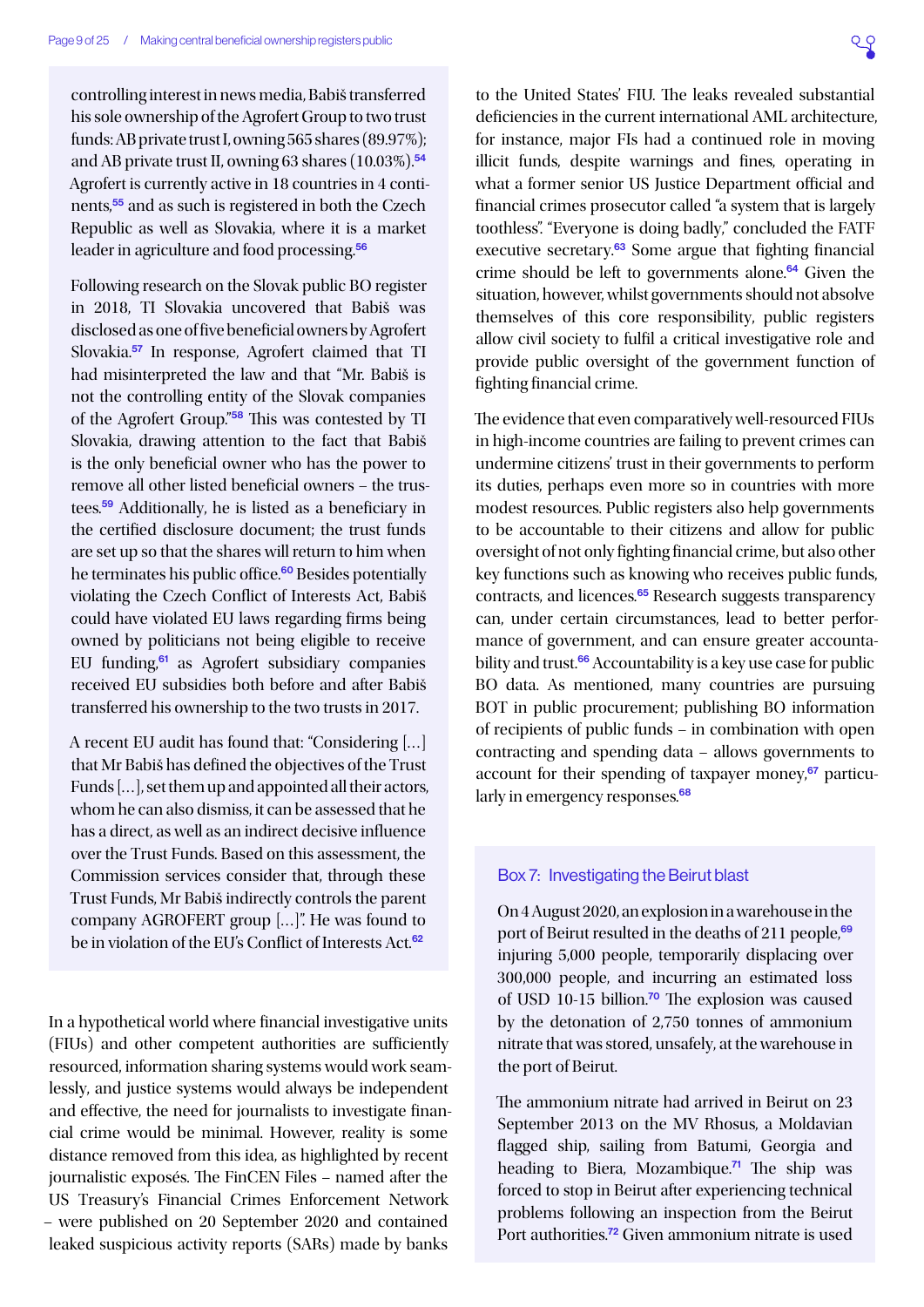<span id="page-9-0"></span>for making bombs, $73$  there have been speculations about the reason for shipping the chemicals and an investigation into the potential culprits of the disaster in Beirut and their motives.<sup>[74](#page-22-0)</sup>

Financial crime investigators Graham Barrow and Ray Blake used UK and Ukrainian data on the Global Open Ownership Register to gather information, tracing the ownership of the Moldovan ship to the management of a web of different British shell companies. Their investigation found a direct link between the ship that docked in Beirut and a UK registered company, whose listed beneficial owner revealed ties to other UK and Ukrainian registered companies and a number of sanctions, individuals, and companies.<sup>e</sup>

Barrow and Blake summarised: "We have a network of UK companies which appear to be involved in the purchase of dangerous chemicals which blew up much of Beirut, which are or were allegedly involved in facilitating the sale of oil on behalf of ISIS, which were, or are still, being owned or controlled by globally sanctioned individuals.

"The only reason we are able to bring this story to the general public, the only way we are able to shine this particular light into a very murky world, is because the UK operates a fully open, free to access, corporate and BO registry."[75](#page-22-0)

#### **Verification**

Some have suggested that a closed register ensures higher data quality compared to open registers.<sup>[76](#page-22-0)</sup> This premise misses the point that BO data quality is dependent on having comprehensive verification mechanisms. Who subsequently has access is a secondary point. In fact, making BO registers open and public is also a complementary, non-technically intensive mechanism to help verify BO data. Making registers public allows for checking by the private sector, civil society, and the general public, both for accidental error and deliberate falsehoods.<sup>[77](#page-22-0)</sup> Research suggests that publishing data publicly can drive up data quality, as increased data use drives up the likelihood of inconsistencies or potential wrongdoing being identified, provided reporting mechanisms are in place and subsequent action is taken.<sup>[78](#page-22-0)</sup> Registers should not rely on

making data public as the only means of verification, but should include checks both at the point of and after the submission of data.<sup>[79](#page-22-0)</sup>

# Box 8: Civil society data use leads to innovations to strengthen data quality in the UK

In the largest-ever analysis of the data on beneficial owners of UK companies, Global Witness and DataKind UK examined more than 10 million corporate records from CH in 2018.<sup>[80](#page-22-0)</sup> Combining persons of significant control (PSC) data with datasets about politicians and company officers, they developed algorithms to identify suspicious and erroneous filings. The analysis revealed that thousands of companies had filed suspicious entries that appeared not to comply with the rules. They highlighted methods for apparently avoiding disclosure of real owners, including naming an (ineligible) foreign company as the beneficial owner and creating circular ownership structures. Based on their research, the analysts developed a red-flagging system to help uncover higher-risk entries and identify companies that should be subject to further scrutiny.

The results of this research formed the basis of civil society advocacy to improve data in the UK's BO register, and the findings were cited multiple times in the UK Government's subsequent public consul-tation on proposed improvements.<sup>[81](#page-22-0)</sup> Several of the recommendations have been incorporated into the UK Government's proposed reforms.<sup>[82](#page-22-0)</sup>

Whilst the UK Government could have undertaken this research itself, public access to the data in machine-readable format enabled data scientists in civil society to swiftly identify weaknesses and loopholes, and propose evidence-based solutions direct to policymakers, acting as a de facto verification mechanism to drive up data quality.

e For the full story, see: Chinwe Ekene Ezeigbo, Tymon Kiepe, and Louise Russell-Prywata, "Early impacts of public registers of beneficial ownership: United Kingdom", Open Ownership, April 2021, <https://www.openownership.org/uploads/OO%20Impact%20Story%20UK.pdf>.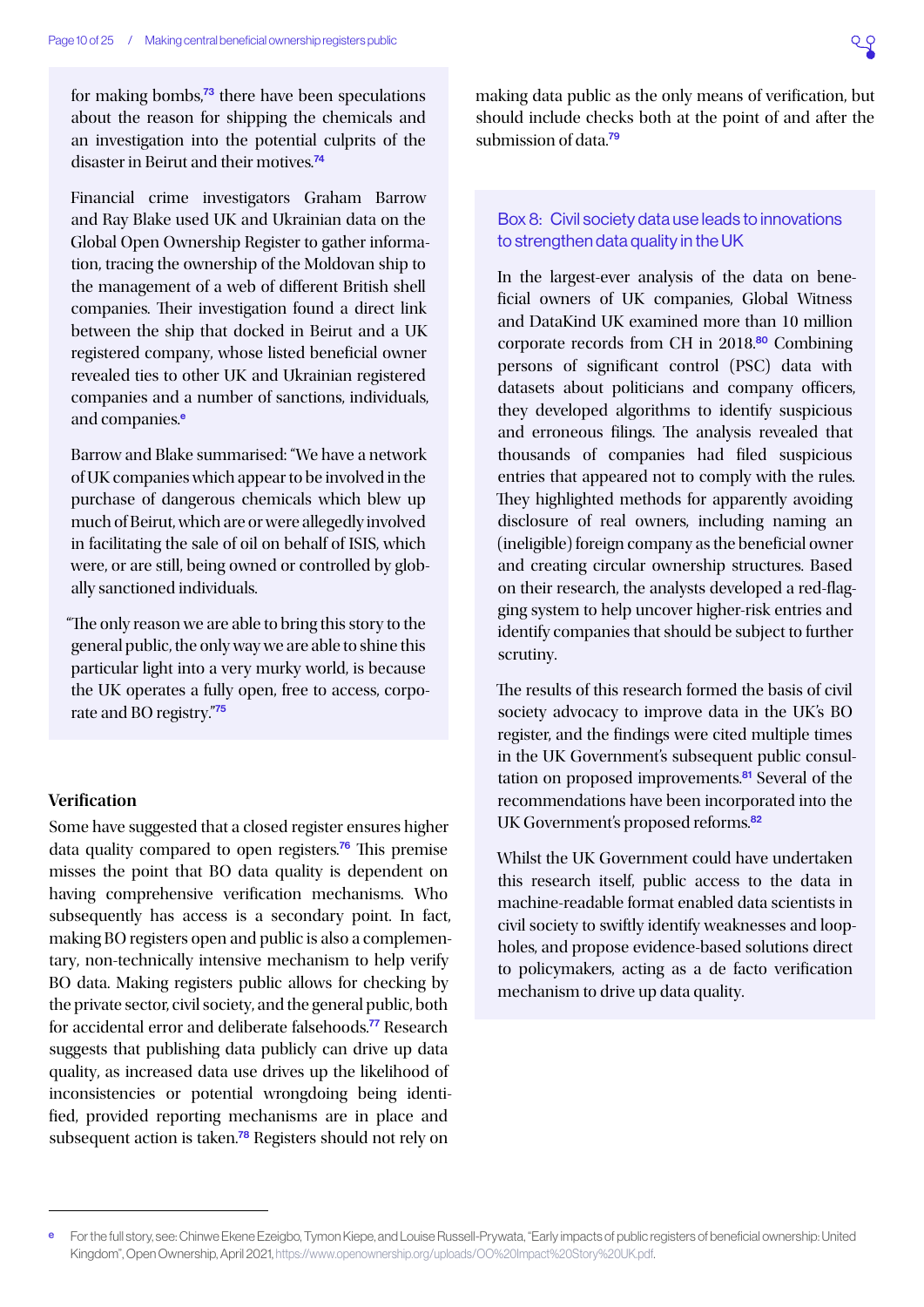#### <span id="page-10-1"></span>**Deterrence**

Because deterrence is inherently difficult to measure, it is difficult to establish a link between transparency and deterring the misuse of legal entities. There is some evidence, however, that under certain circumstances the publication of data can lead to a change in behaviour.<sup>[83](#page-22-0)</sup> Anecdotal evidence from the UK also suggests a deterrence effect of the publication of data (see [Box 9\)](#page-10-0).

# <span id="page-10-0"></span>Box 9: Transparency and deterrence: Scottish Limited Partnerships

Due to having limited statutory filing requirements, Scottish Limited Partnerships (SLPs) have been described as the getaway vehicle of choice for money launderers.<sup>[84](#page-22-0)</sup> When the UK launched its public BO register in 2016, SLPs were one of a small number of corporate forms that were exempt from the disclosure requirements. Although SLPs have legitimate uses, Global Witness analysis revealed their number almost doubled between 2015 and 2016, coinciding with the launch of BOT in the UK, which raised concerns that SLPs were being used to avoid transparency.

This suspicion was underscored by investigative journalists who uncovered that SLPs were used to move at least GBP 4 billion out of the former Soviet Union as part of the Russian Laundromat over a four-year period, one of the world's biggest and most elaborate money-laundering schemes.<sup>[85](#page-22-0)</sup> In addition, reports show that 70% of the SLPs that were incorporated between 2007 and 2016 were registered at 10 addresses, and in 2014, 20 SLPs were used to move over USD 1 billion from Moldovan banks<sup>[86](#page-22-0)</sup>.

In June 2017, the UK Government bought SLPs within the scope of its BOT regime, requiring owners to register and disclose PSC data to Companies House.<sup>[87](#page-22-0)</sup> "Almost immediately their rates of incorporation plummeted to the lowest in 7 years, 80% lower in the last quarter of 2017 than at its peak at the end of 2015," noted Global Witness.<sup>[88](#page-22-0)</sup>

The fact that this dramatic shift in the use of SLPs coincides so clearly with them being brought within the scope of the UK BOT regime suggests a deterrence effect of making BO information public. Whilst this finding is a correlation, and we cannot rule out

the influence of other factors, this provides strong initial evidence for the role of BOT in changing the behaviour of individuals who use corporate vehicles.<sup>f</sup>





Adapted from: Global Witness (2018), [Three ways the UK's](https://www.globalwitness.org/en/blog/three-ways-uks-register-real-owners-companies-already-proving-its-worth/)  [Register of the real owners of companies is already proving its](https://www.globalwitness.org/en/blog/three-ways-uks-register-real-owners-companies-already-proving-its-worth/)  [worth](https://www.globalwitness.org/en/blog/three-ways-uks-register-real-owners-companies-already-proving-its-worth/). [89](#page-22-0)

f For the full story, see: Ezeigbo, Kiepe, and Russell-Prywata, "Early impacts: United Kingdom".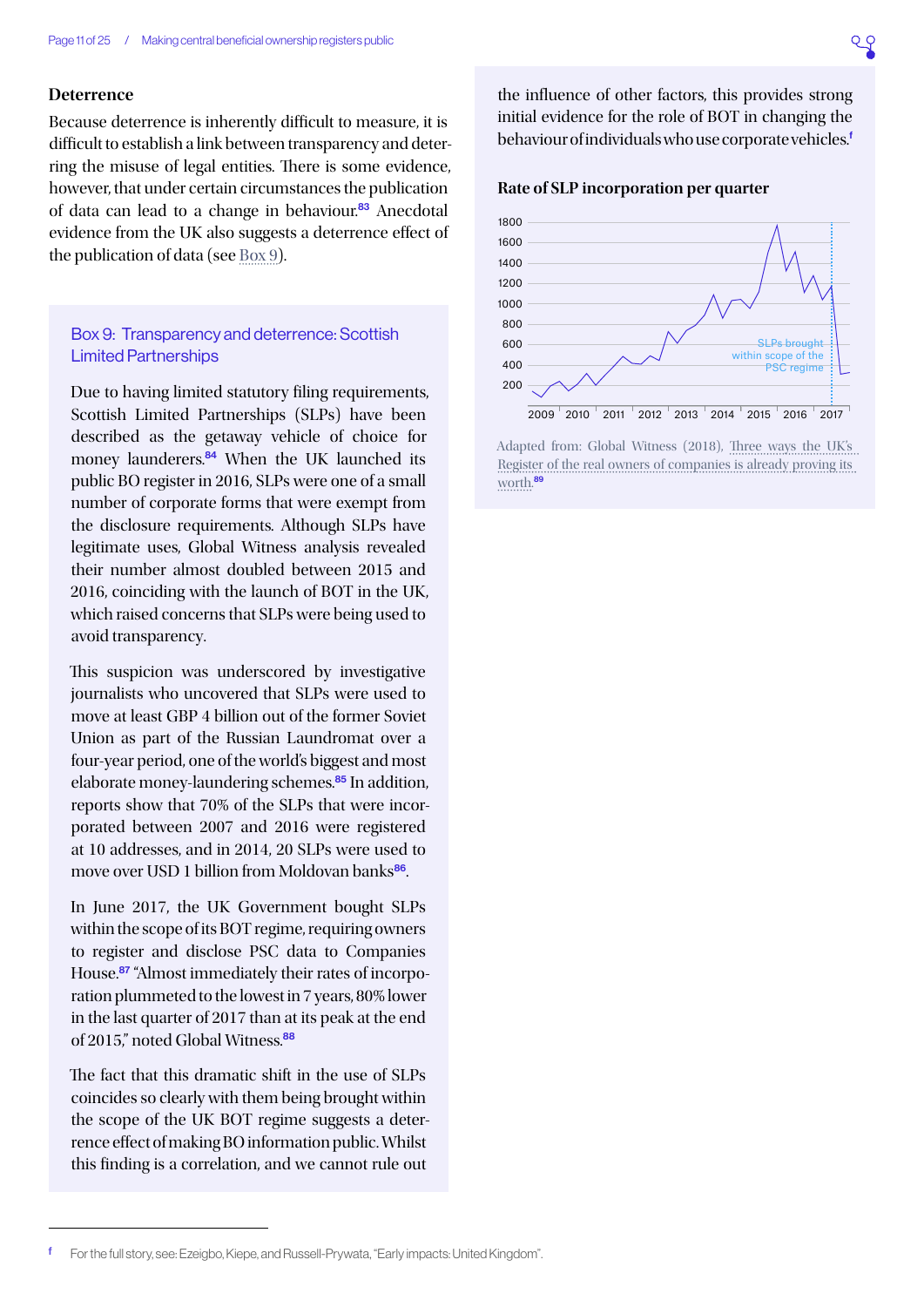# <span id="page-11-1"></span><span id="page-11-0"></span>**Considerations for implementers**

There are a number of considerations for implementers to think through when deciding how, and on what basis, to make BO information available. The most important considerations are:

- 1. collating data in a **central register**;
- 2. making the data **accessible and usable** without barriers;
- 3. **establishing a legal basis** and broad purpose for publication in keeping with **privacy and data protection legislation**.
- 4. creating a system that **mitigates potential harms** of publication.

# Centralised registers

A precondition to BO data being made public is that it is collated and held in a central register. Having a centralised register means the data can be accessed through one central location in a standardised format. This is a prerequisite for effective use of BO data by all user groups, and removes some of the practical and cost barriers to accessing and analysing BO information. Central registers is one of the Open Ownership Principles (OO Principles) for effective BO disclosure, which promotes high quality, reliable data to maximise data useability and to minimise loopholes.<sup>[90](#page-22-0)</sup>

Maintaining a central register of BO information is one of three complementary approaches identified by the FATF as best practice.<sup>[91](#page-22-0)</sup> Analysis of FATF country evaluations clearly demonstrates the importance of central registers for reducing money laundering risk: countries maintaining a central register – as opposed to relying on other decentralised approaches where companies and other institutions hold BO data – perform better against FATF's requirement to ensure timely access to adequate, accurate, and up-to-date information on the BO of companies.<sup>[92](#page-22-0)</sup> Central registers may be more challenging to implement for federal jurisdictions, which may need to harmonise BO legislation

across sub-national jurisdictions in order to meet FATF requirements. The importance of this is demonstrated by Brazil, where, until the introduction of a national company register in 2008, individual Trade Boards in each of Brazil's 27 states had to be contacted separately to determine whether it held information on a particular company, each with differing incorporation requirements.<sup>[93](#page-22-0)</sup>

Law enforcement in the UK, where a central – and public – register was introduced in 2016, "generally felt that the introduction of the register […] has made it quicker and easier to obtain such information".<sup>[94](#page-22-0)</sup> A 2002 UK government study estimated the savings from having a central registry of BO in police time alone was GBP 30 million a year; it also made it easier to trace and recover stolen assets, therefore already providing net benefit before considering a range of other direct and indirect cost saving impacts.[95](#page-22-0) Many countries have also centralised their company registers – often charged with BO disclosure – to improve the ease of doing business.

The advantages of a central register are broadly recognised. Recent significant commitments to introducing centralised BO register covering specified legal entities include the United States and Canada. In the US, provisions were included in the Corporate Transparency Act (CTA), as part of the 2020 National Defense Authorization Act. The CTA will create a BO register within FinCEN. Several disclosure regimes have existed at the state level, but the US opted for a national central registry in light of national security concerns. Unlike the US, Canada's central register, announced in the 2021 budget, will be made public. $96$ Nigeria, whilst having a longer-standing commitment, is also implementing a central register. It launched a first iteration in early 2021, but still faces considerable challenges.[97](#page-22-0) Implementation in these countries will provide lessons on implementing BOT in large, federated – both high and lower-income – jurisdictions.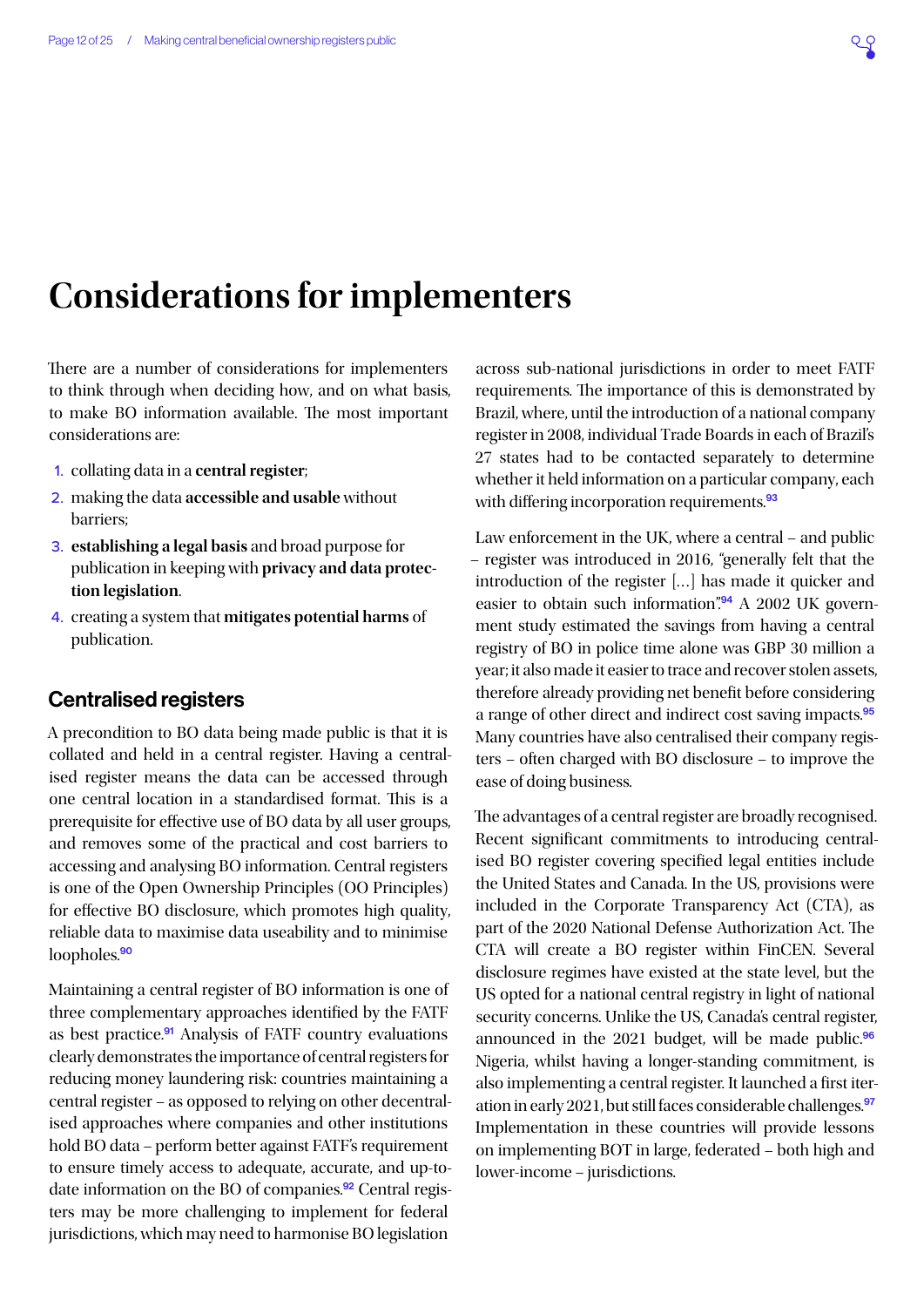# <span id="page-12-1"></span><span id="page-12-0"></span>Data accessibility and usability

Whilst a number of countries have started implementing public BO registers in recognition and pursuit of the benefits discussed above, many have introduced restrictions to access in the forms of: charging for data (e.g. Ghana $98$ ); requiring registration (e.g. Bulgaria<sup>[99](#page-22-0)</sup>), and sometimes compulsory identification (e.g. Germany<sup>[100](#page-22-0)</sup>); and having restrictive licensing (e.g. Austria<sup>[101](#page-22-0)</sup>). Some regimes also have other barriers to use, such as limiting searchability to company name or number.<sup>[102](#page-22-0)</sup> Such barriers can constrain or limit the use of BO data to achieve desired policy goals.

In particular, charging a fee for every request, even if it is not a high fee, prevents journalists, researchers, and NGOs from being able to access data. This negates potential benefits mentioned above, such as being able to conduct thorough investigations into financial crime.<sup>[103](#page-23-0)</sup> As financial investigators Ray Blake and Graham Barrow said, "[we had to put] a whole range of research projects [...] on hold because we simply couldn't afford the fees to access the records."[104](#page-23-0) In the UK, the number of search requests on the register increased more than 200-fold, from 6 million in 2014/2015 to 1.3 billion in 2015/2016, after the paywall was removed, to 2.1 billion in  $2016/2017$ <sup>[105](#page-23-0)</sup> Whilst this

does not necessarily prove benefit, some benefits outlined above, e.g. driving up data quality, are dependent on data use.

Similarly, licences can severely restrict the potential benefits of public BO registers. To realise the full benefits of public BO data, users should be able to copy, publish, distribute, and adapt the information that is in the public domain, for both commercial and non-commercial purposes, free of charge. There has been a proliferation of custom licences from governments, which poses a major challenge for users: each licence may have specific legal arrangements, which users need to understand, and different licences may have compatibility issues.[106](#page-23-0) Therefore, it is recommended to use Open Definition conformant licences, which allow data to be freely used, modified, and shared by anyone for any purpose, such as the Public Domain Dedication License.<sup>[107](#page-23-0)</sup>

In summary, data should be made available as structured, open data: accessible and usable without barriers such as payment, identification, registration requirements, collection of data about users of the register, or restrictive licensing. It should be searchable by both company and beneficial owner names. These aspects are outlined in the OO principles.[108](#page-23-0)

### Table 1. Barriers to beneficial ownership data access and use in the EU

| Yes (no. of countries) | $Nog$ (no. of countries) |
|------------------------|--------------------------|
| 8                      | 19                       |
| 10                     | 17                       |
| 11                     | 16                       |
| 12                     | 15                       |
| 13                     | 14                       |
| 18                     | 9                        |
| 5                      | 22                       |
|                        |                          |

Sources: Licensing, API, bulk download and machine readability: Deloitte<sup>[109](#page-23-0)</sup>; Registration, cost and searchability: Transparency International<sup>[110](#page-23-0)</sup>

This includes countries where this was not vet implemented or for which information was not available.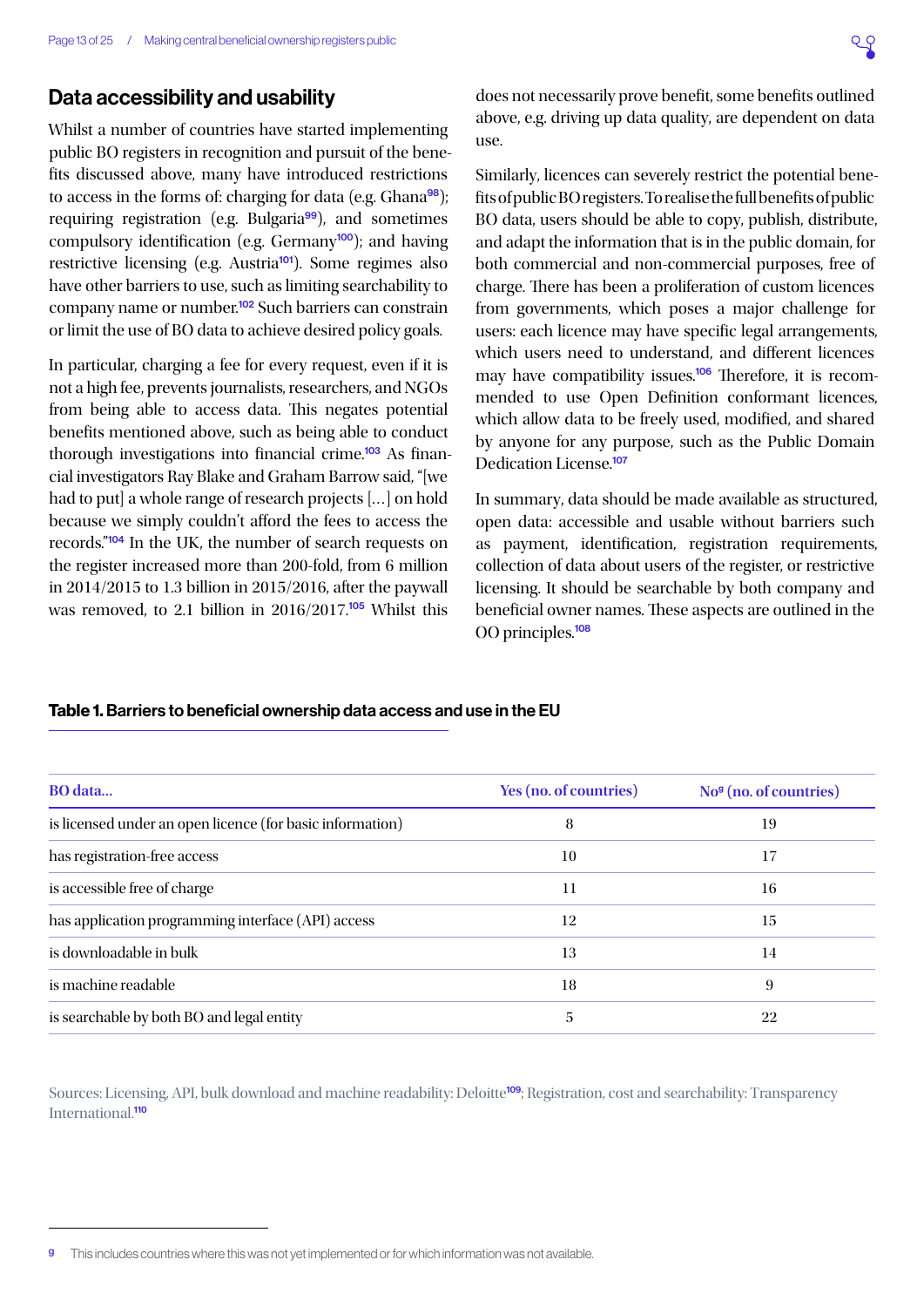#### <span id="page-13-0"></span>**Costs**

Recovering or sustaining the cost of a BO register is often used as a justification for charging for access. This is only one of several ways to recover costs, including, for instance, filing charges. Whilst comprehensive cost analysis of global, public BO registers is lacking, Deloitte has conducted a study among EU member states on the costs of company registers, including BO data. The study concludes that: "When comparing the costs and benefits of making these datasets available, it emerges clearly that the benefits to society and reusers greatly exceed the costs borne by the data holders."[111](#page-23-0)

The one-off cost of setting up an API is estimated to cost an average of EUR 50,000. In addition, annual operational costs of the overall registers were estimated between EUR 3.2 million and EUR 16 million.<sup>[112](#page-23-0)</sup> Momentarily leaving other benefits outside of consideration, these figures are substantially lower than the potential economic value of data reuse outlined above. The biggest perceived cost to making data public was lost revenue for countries that already charged for data. These countries generate considerable revenues in excess of register operating costs in certain EU countries, but less than the potential economic value of data reuse.<sup>[113](#page-23-0)</sup>

If implementers are seeking to recover costs directly through a register, a significant portion, if not all costs, can be recovered through modest filing charges rather than charging for data use and without substantial adverse effects to the ease of doing business. CH in the UK, for instance, "operates on the basis of cost recovery, seeking to break even taking one year with another" through fees.<sup>[114](#page-23-0)</sup> Most recovered costs are through charges for incorpora-tion.<sup>[115](#page-23-0)</sup> Conversely, its BO data is free at the point of use, allowing for the substantial economic value of data reuse discussed above. Nonetheless, the UK is rated by the World Bank as one of the countries where it is easiest to do business.[116](#page-23-0)

One challenge that implementers face is that economic benefits often accrue in different departments from where costs are born, and government budgeting is often not set up to reconcile these. Because of this, the agencies who bear the costs often impose charges at the point of service. Implementers should aim to reconcile the costs of data products against the revenues through internal budget processes and clear interdepartmental agreements. These

agreements should be long-term and should transcend annual budgeting to avoid having to do so on an annual basis.

# Establishing a legal basis

Privacy is widely acknowledged to be a human right, but in most countries it is not an absolute right. It can be limited or restricted under certain circumstances, often including when it is in the public interest to do so, for instance, by helping prevent, detect, and investigate crime. Data protection legislation tries to balance the right to privacy with the legitimate uses of data. In some cases, data protection law may say that a certain use of data infringes privacy, but not the law, because the potential gains to the public interests outweigh the potential negative effects of reduced privacy. No data protection regimes categorically prevent the publication of personal information (see, for example, [Box](#page-15-0)  [11](#page-15-0) and [Box 12\)](#page-16-3).<sup>[117](#page-23-0)</sup>

This raises the question as to what extent the publication of BO data specifically is in the public interest. What are the added potential benefits of making data public, and are these proportional to the potential impact on privacy? The first section of this briefing has summarised potential benefits. Although BOT has not yet been implemented in enough jurisdictions to have a robust evidence base of positive impact over the long term – and as discussed, things like deterrence are hard to measure – there are sufficient arguments for it to be reasonable and rational for policymakers to act on the understanding that a public register will serve the public interest.

Privacy concerns are highly context dependent. Within the EU, for instance, hugely divergent privacy concerns are emerging from different member states.<sup>h</sup> In the UK, when it was still an EU member, a public register was implemented without significant opposition. Contrarily, there was considerable opposition and eventually a closure of work to create a closed National Identity Register and ID cards for citizens, an equivalent of which is commonly found in many EU countries.<sup>[118](#page-23-0)</sup>

It is important for each country to assess whether publication is reasonable, proportionate, and justified given their national privacy and data protection safeguards, and to

h For example, in the Netherlands an application for injunction (subsequently rejected) mentions examples of children being bullied at school for being rich ("Dagvaarding in Kort Geding", Privacy First, 5 January 2021, 27, https://www.privacyfirst.nl/images/stories/UBO/2021-01-05 KG\_dagvaarding\_UBO\_register PrivacyFirst def.pdf); in Germany, the Association of family businesses cited blackmailing and kidnapping fears (Markus Henn, "Bundesregierung knickt vor Unternehmenslobby ein – Firmendaten bleiben geheim", 22 February 2017, Netzwerk Steuergerechtigkeit, [https://www.netzwerk-steuergerechtigkeit.de/](https://www.netzwerk-steuergerechtigkeit.de/bundesregierung-knickt-for/) [bundesregierung-knickt-for/\)](https://www.netzwerk-steuergerechtigkeit.de/bundesregierung-knickt-for/).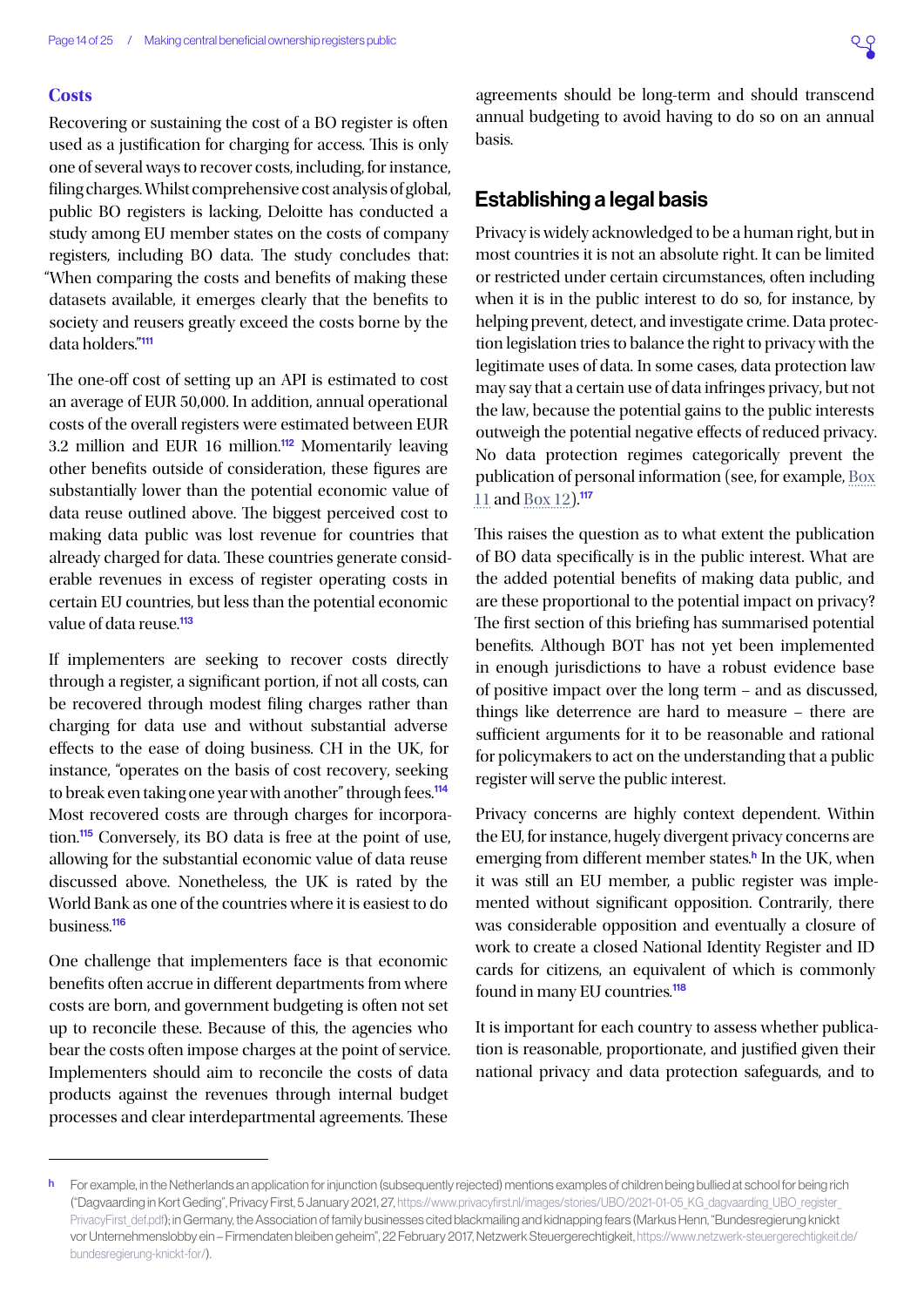<span id="page-14-2"></span><span id="page-14-0"></span>ensure that BOT is legislated for with these in mind. As part of this, implementers should **define a clear purpose**  for publication.

#### **Defining a purpose for publication**

In order to ensure BO data can be made public in a manner that is compliant with data protection and privacy legislation, implementers should define a clear purpose in the legal basis for collecting and processing data when drafting legislation. Broadly, implementers have taken two approaches to this, defining a legal basis based on either a specific, narrow purpose (e.g. fighting financial crime), or a broader accountability and public interest purpose.

# <span id="page-14-1"></span>Box 10: The legal basis of beneficial ownership transparency in the EU

An example of narrow purpose is the AMLD5. It states: "[…] It should be possible for Member States to provide for wider access to information on beneficial ownership of trusts and similar legal arrangements, if such access constitutes a necessary and proportionate measure with the legitimate aim of preventing the use of the financial system for the purposes of money laundering or terrorist financing."[119](#page-23-0)

AMLD5 complements this with specifically noting the value of making public interest registers public: "Public access to beneficial ownership information allows greater scrutiny of information by civil society, including by the press or civil society organisations, and contributes to preserving trust in the integrity of business transactions and of the financial system. It can contribute to combating the misuse of corporate and other legal entities and legal arrangements for the purposes of money laundering or terrorist financing, both by helping investigations and through reputational effects, given that anyone who could enter into transactions is aware of the identity of the beneficial owners. It also facilitates the timely and efficient availability of information for financial institutions as well as authorities, including authorities of third countries, involved in combating such offences. The access to that information would also help investigations on money laundering, associated predicate offences and terrorist financing."

The advantage of defining a narrow purpose is that it makes it easier to build broad political support for BOT. In the case of the EU, for instance, it does not seem likely that public BO registers would have otherwise been accepted by all member states. The disadvantage is that this constrains further use in other policy areas, and forces a discussion on proportionality and impact of the specified purpose. At the time of writing, there are two ongoing court cases in Luxembourg<sup>[120](#page-23-0)</sup> that have been submitted to the European Court of Justice against the publication of personal data in BO registers on the ground of GDPR, challenging governments to demonstrate that the potential benefits of making registers public in fighting money laundering are proportional to the potential negative effects. A recent application for injunction in the Netherlands against the state cites that public access is more relevant to combating tax evasion than AML and combating the financing of terrorism (CFT), but that this is not a stated aim of the Directive.[121](#page-23-0) Whilst the application was rejected,<sup>[122](#page-23-0)</sup> it highlights a potential challenge as, under GDPR, data can only be used for the purposes defined. Whilst this is an important data protection principle, it is difficult to apply to making personal data public if it is licensed for any form of use, as the purposes for which it is used cannot be controlled. Similarly, in discussions on making public BO data available for free as structured data for economic purposes, under the EU's Public Sector Information (PSI) Directive, the point is often made that although the data was already made public under AMLD5, it was done so for a different purpose, and therefore would still face considerable political opposition.[123](#page-23-0)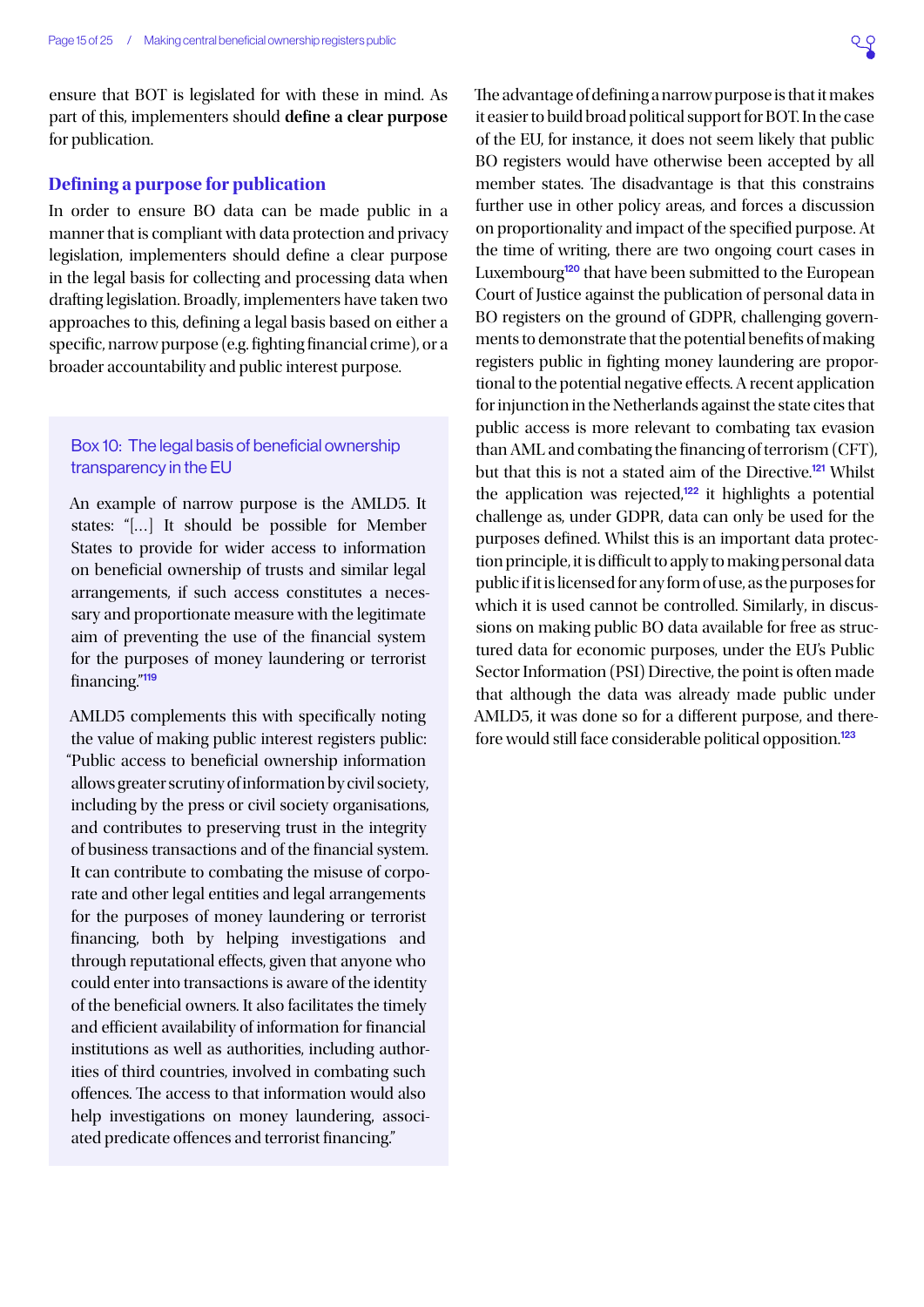#### <span id="page-15-1"></span><span id="page-15-0"></span>Box 11: Cayman Islands legal review

On 14 December 2020, the UK Government published a draft Order in Council creating a requirement for the Overseas Territories (OTs) to implement publicly accessible registers of BO of companies.[124](#page-23-0) Subsequently, the OTs had to consider how to implement this consistently with their constitutional rights to privacy. As part of technical support to the OTs, OO commissioned a legal review for the Cayman Islands. The review considered the following Article in the constitution:

# *Private and family life*

*9.—(1) Government shall respect every person's private and family life, his or her home and his or her correspondence.*

*…*

*(3) Nothing in any law or done under its authority shall be held to contravene this section to the extent that it is reasonably justifiable in a democratic society— (a) in the interests of defence, public safety, public order, public morality, public health, town and country planning, or the development or utilisation of any other property in such a manner as to promote the public benefit; (b) for the purpose of protecting the rights and freedoms of other persons;*

*…*

Whilst the constitution covers a respect for privacy, it does not guarantee privacy, and includes provisions for government to interfere in private life if the interference is reasonably justified in a democratic society. It states that "It would seem likely that the publication of beneficial ownership information would be for the purposes of public order or public safety, given the law enforcement risks of the misuse of corporate structures for criminal purposes."

Additionally, the review considered that, whilst the 2017 Data Protection Law provides a robust statutory framework for the treatment of personal data, it does not cover sensitive personal data, and can therefore be lawfully published as long as the data protection principles and constitution are complied with. It states that it is overwhelmingly likely that any court would conclude that there is "no violation of the Paragraph 9 right to respect for privacy", as "the publication of the Article 4 information has a clear purpose – to prevent the misuse of corporations to break the law and the information published is

subject to strict data protections as set out in the 2017 Law. […] The publication of BO information interferes with privacy, but does not amount to a violation of the Constitution given it is reasonable for the Government to publish that information."[125](#page-23-0)

In contrast, some jurisdictions have taken the approach for specifying a broad purpose in law (for instance, the UK, which was an EU member when GDPR came into force and transposed this into national law). However, under one of its derogations, it included the "Processing and public access to Official documents", quoting that the "disclosure of […] personal data, are already enshrined in several UK laws, particularly the Freedom of Information Act (FOIA)  $2000$ ".<sup>[126](#page-23-0)</sup> On this basis, the publication of BO data<sup>[127](#page-23-0)</sup> is covered by Section 8 of the 2018 Data Protection Act, which covers the "processing of personal data that is necessary for the performance of a task carried out in the public interest", which includes purposes such as "the administration of justice" and "an activity that supports or promotes democratic engagement"<sup>[128](#page-23-0)</sup> There has not been the type or scale of public objections to making BO data public in the UK compared with the EU. The UK was also able to because of its culture of making personal data public for certain purposes. The advantage is that as the purpose has been broadly defined as public interest, there is little resistance when there are proposals for using BO data for a different purpose in a new policy area, like procurement. Nigeria – a fellow common law state that has modelled much of its BOT legislation on the UK – has taken a similar approach.

Jurisdictions could consider pursuing a broad purpose based on accountability. Those who incorporate companies enjoy certain societal benefits, such as limited liability, and are therefore licensed by government and broader society. It could be argued that they need to be accountable to the general public, and that their business activities therefore need to be rendered less private. Arguably, in the same vein that governments are publicising the BO of recipients of public funds, many if not all companies in an economy fall under fiscal policies that grant some sort of tax benefit.

BO data has a broad range of applications across different policy aims. Jurisdictions that want to make use of the full potential of BO data should approach this holistically by defining a legal basis with a broad purpose.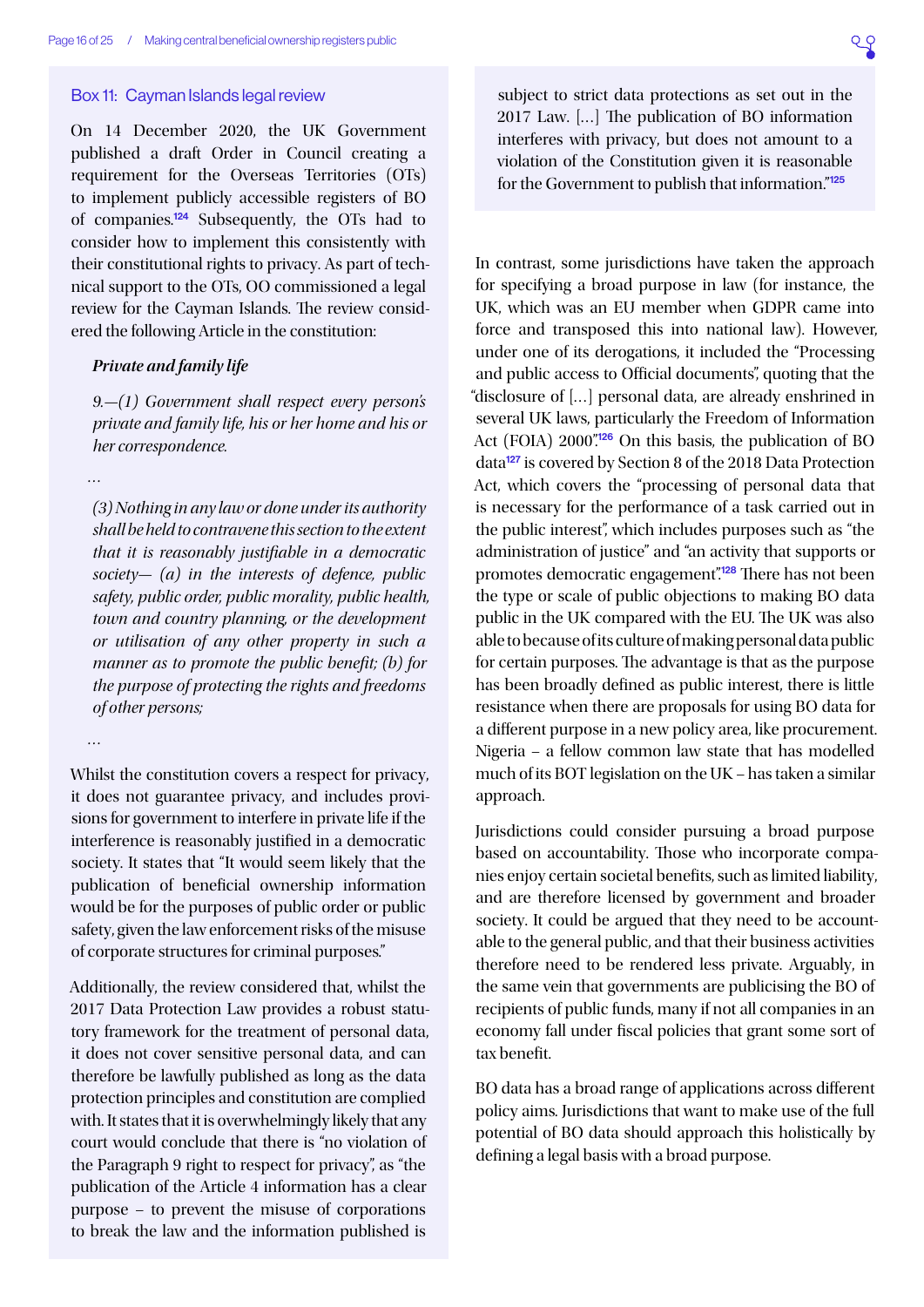### <span id="page-16-3"></span><span id="page-16-0"></span>Box 12: Canada legal analysis<sup>[129](#page-23-0)</sup>

In October 2019, a coalition of Canadian NGOs commissioned a privacy analysis of the potential publication of BO information within the Canadian legal system. Of particular interest was section 8 (s.8) of the Canadaian Charter of Rights and Freedoms: "Everyone has the right to be secure against unreasonable search and seizure", which protects the individual's reasonable expectations of privacy from unjustified state intrusion.<sup>[130](#page-23-0)</sup>

The report concluded that, based on the s.8 analysis, "the type of information sought by governments in the creation of a beneficial ownership registry would not likely be found to possess a high expectation of privacy. The information would be generally restricted to information identifying the beneficial owners of corporations, with the overall goals of reducing the misuse of such regulated entities and improving transparency." It stated that "given the regulatory context and the nature of the information to be gathered, state collection of beneficial ownership would unlikely be found to be an illegal search and seizure under s.8 of the Charter."[131](#page-23-0)

The report also concluded that if the collection of BO information were to be found to engage s.8 and be considered a state intrusion of privacy, "it would likely be accepted by courts as a justifiable intrusion on individual privacy rights when balanced against the important state and social objectives of making corporations more transparent and less susceptible to abuse."<sup>[132](#page-23-0)</sup>

# Mitigating potential negative effects of public access

The potential benefits of making BO data need to be weighed against the potential harmful effects of reducing privacy. These will differ per jurisdiction, and each implementer will need to assess what the potential effects are through stakeholder consultations.<sup>[133](#page-23-0)</sup> Implementers will also need to assess which concerns are valid. For instance, some stakeholders in Germany have voiced concerns over identity fraud and kidnapping. Research has shown that whilst company directors are disproportionately at risk of identity fraud, this risk is most serious when information about them has already been published online, such as on social media.<sup>[134](#page-23-0)</sup> In terms of kidnapping, research shows that there have been no documented examples of harms

<span id="page-16-1"></span>that have arisen from the publication of BO data in open registers. However, registers have been mostly implemented in Global North countries so far. It is likely that if BOT reforms are considered in other contexts, these will face their own set of potential harms. For instance, based on OO's experience supporting implementation in Mexico, there are specific concerns about risks to personal safety (e.g. kidnapping) based on Mexico's specific legal and security environment. Similar concerns have also featured in Mexico's debates about the asset disclosures of public officials. In other countries where OO is supporting implementation, such as Indonesia, data protection laws are still being drafted, creating uncertainty. Whatever concerns arise, implementers can take a number of steps to ensure that potential harms are mitigated.

### <span id="page-16-2"></span>**Data minimisation**

Implementers should follow the principle of data minimisation and only collect data that is adequate (sufficient to fulfil the stated policy aims), relevant (has a rational link to that purpose), and limited to what is necessary (not surplus to that purpose). Disclosure regimes should not collect any unnecessary data – especially not sensitive data (e.g. physical appearance or racial background), which also often needs to meet a higher legal threshold for processing.

#### **Layered access**

Most countries will make a smaller subset of the data available to the public than to the authorities. This can be called layered access. For example, it is difficult to justify the need for the general public to be able to see a person's tax identification number, but authorities may need this information. Only the minimum – but sufficient – details necessary for public oversight to work should be published.[135](#page-23-0) This means publishing sufficient data in order to be able to identify two beneficial owners of different companies when they are the same person, and being able to distinguish between two beneficial owners when they are different people, but for instance share the same name. Therefore, usually additional data fields such as month and year of birth, nationality, and country of residence are made publicly available. [Table 2.1](#page-17-0) and [Table 2.2](#page-17-1) show a comparative overview of the data fields available to the public and to the authorities in two European countries.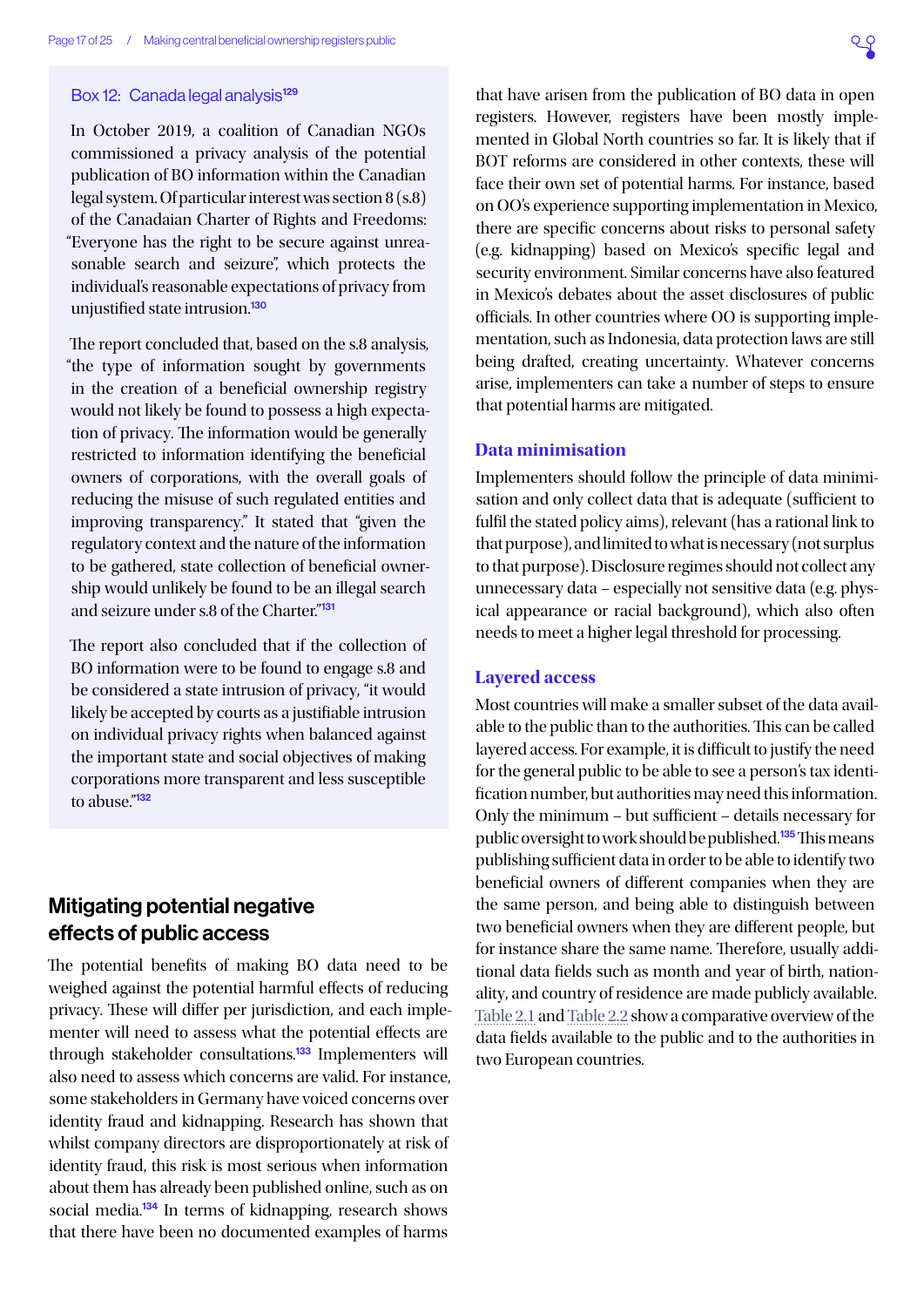# <span id="page-17-2"></span>Table 2. Country comparison

# <span id="page-17-0"></span>Table 2.1. The United Kingdom<sup>137</sup>

| Information available to      | Information available to      |
|-------------------------------|-------------------------------|
| the public                    | the authorities               |
| Month and year of birth       | Full date of birth            |
| Service address and country   | Service address and full      |
| of residence                  | residential address           |
| Nationality                   | Nationality                   |
| Date BO started               | Date BO started               |
| Whether an application        | Whether an application        |
| has been made for the         | has been made for the         |
| individual's information to   | individual's information to   |
| be protected from public      | be protected from public      |
| disclosure                    | disclosure                    |
| Nature and extent of interest | Nature and extent of interest |
| held (ranges)                 | held (ranges)                 |

# <span id="page-17-1"></span>Table 2.2. The Netherlands $138$

| <b>Information available to</b><br>the public                                                                            | <b>Information available to</b><br>the authorities                                                                                         |
|--------------------------------------------------------------------------------------------------------------------------|--------------------------------------------------------------------------------------------------------------------------------------------|
| Month and year of birth                                                                                                  | Full date, place, and country<br>of birth                                                                                                  |
| Country of residence                                                                                                     | <b>Full residential address</b>                                                                                                            |
| Nationality                                                                                                              | Nationality                                                                                                                                |
| Date BO started                                                                                                          | Date BO started                                                                                                                            |
| Whether an application<br>has been made for the<br>individual's information to<br>be protected from public<br>disclosure | Whether an application<br>has been made for the<br>individual's information to<br>be protected from public<br>disclosure                   |
| Nature and extent of interest<br>held (ranges)                                                                           | Nature and extent of interest<br>held (ranges)                                                                                             |
|                                                                                                                          | Citizen service number or<br>foreign tax identification<br>number (TIN)                                                                    |
|                                                                                                                          | Copies of one or more<br>documents confirming<br>the identity of the ultimate<br>beneficial owner (UBO)                                    |
|                                                                                                                          | Copies of one or more<br>documents showing the<br>nature and extent of the<br>interest held (i.e. why that<br>person is classified as UBO) |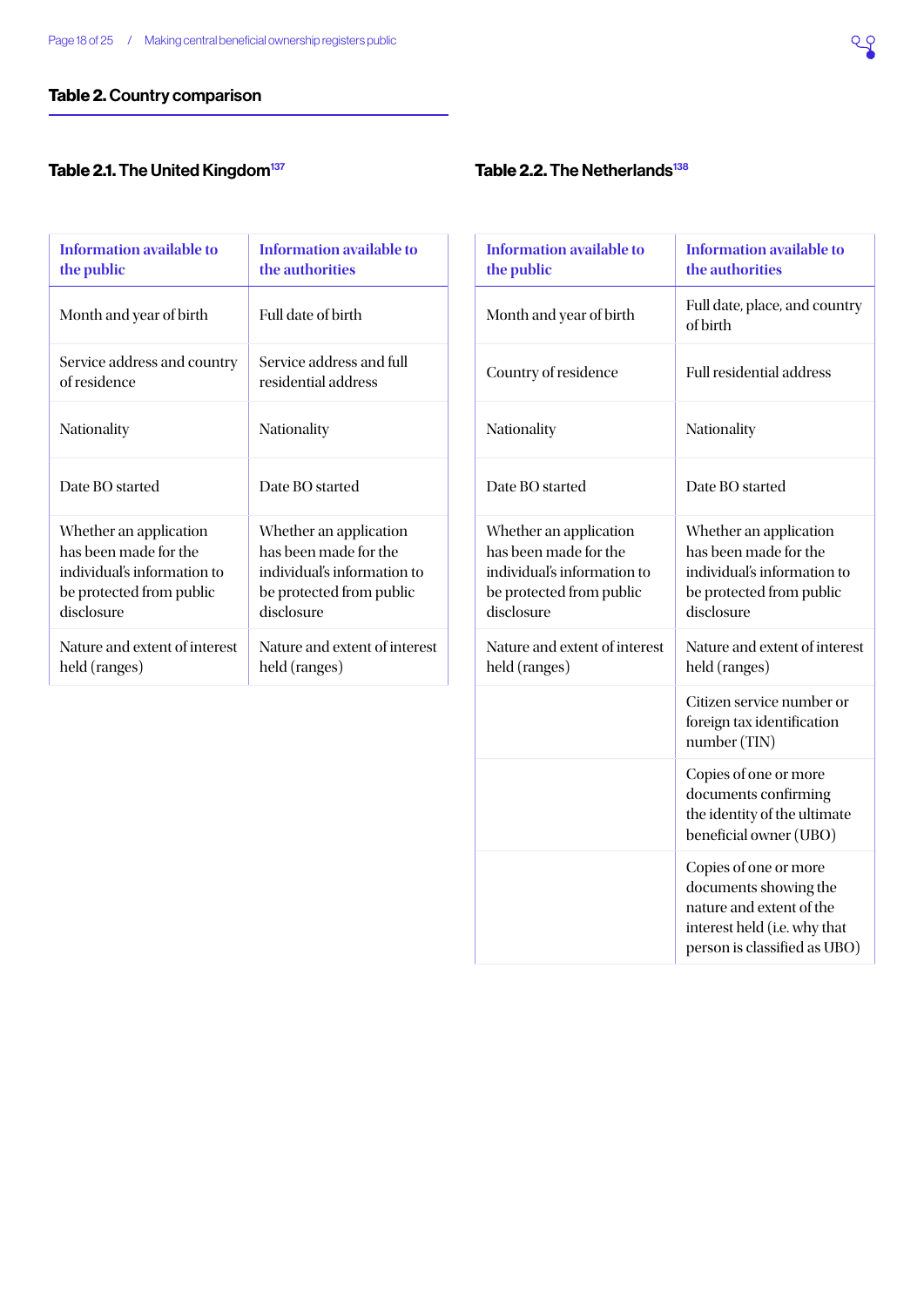## <span id="page-18-1"></span><span id="page-18-0"></span>**Protection regime**

Implementers can also mitigate potential negative effects arising from the publication of data by providing for exemptions to publication in circumstances where someone is exposed to disproportionate risks. This is a common feature of many BOT regimes. This should focus on mitigating risks emerging from the publication of the data – i.e. knowing that someone is the beneficial owner of a specific legal entity. For instance, a person might be a member of a particular religious community and be the beneficial owner of a company whose activities conflict with the principles of that religion. The protection regime should also include risks emerging from the publication of any of the personal data. For instance, someone who has been stalked and harassed has a legitimate case not to have the combination of name and residential address published. A protection regime should have an application system with the possibility to apply to have certain or all data fields protected before these are published, when substantiated by evidence. These should be reviewed according to a set of narrowly defined conditions, to avoid creating significant loopholes in a disclosure regime.

# Box 13: The UK's Persons of Significant Control Protection Regime

The UK's protection regime covers either residential addresses or all information of any individual who can demonstrate "serious risk of violence or intimidation". Applications are assessed on a case-by-case basis.

Between April 2016 and January 2019, 447 applications were made to protect all information. Only 16% were successful (with 40% awaiting decision). 456 requests were made to protect addresses, of which 88% were approved, demonstrating a higher bar for full protection. Authorities may submit applications to view protected information, but in that same period, none had done so.<sup>[136](#page-23-0)</sup>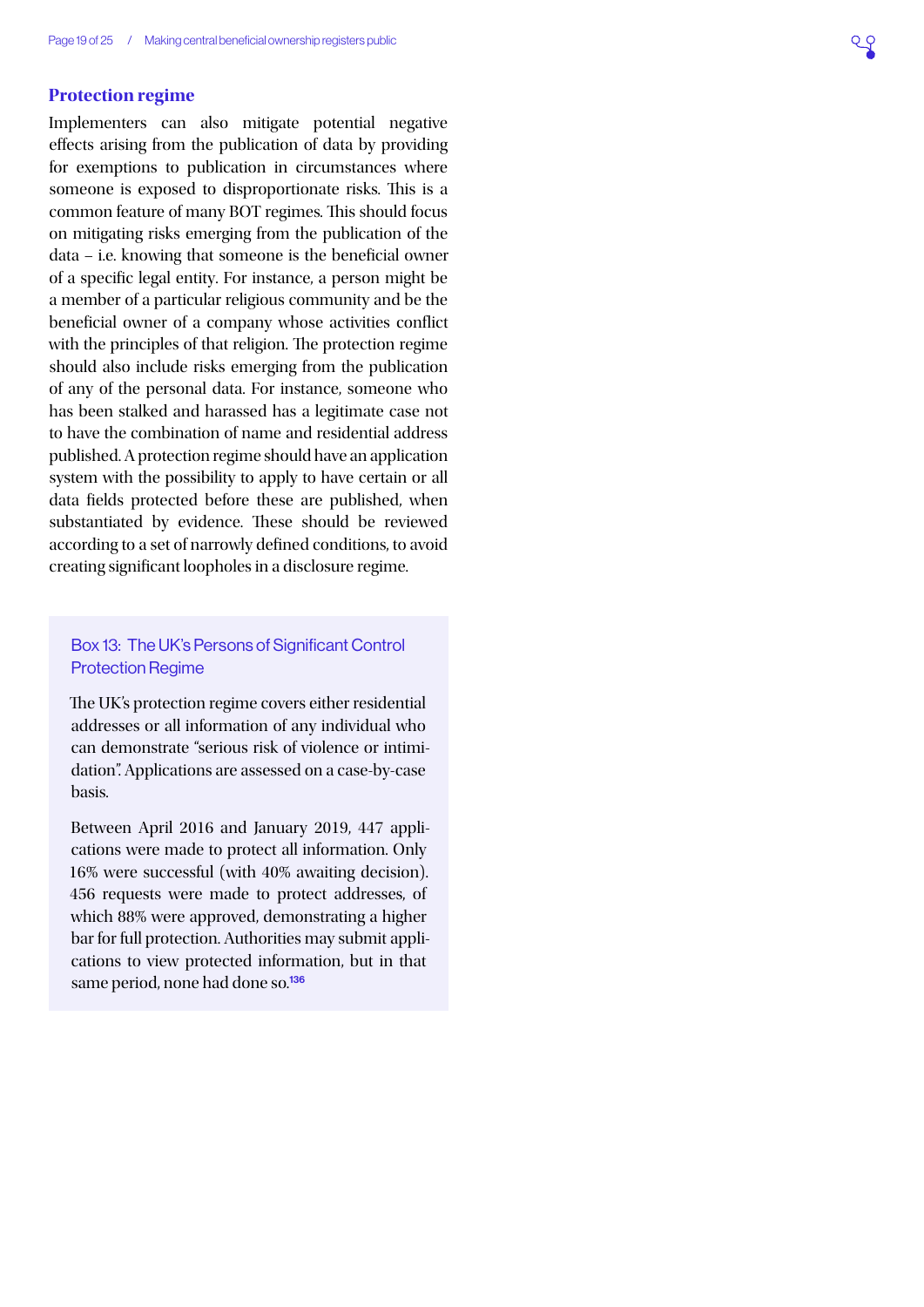# <span id="page-19-0"></span>**Conclusion**

The increasing number of jurisdictions implementing public BO registers, and jurisdictions making existing closed BO registers open, has resulted in significant debate, both about specific added value of making BO data public, and whether this is proportional to privacy and personal security concerns.

This briefing demonstrates that making BO registers public gives a number of user groups access that generates a range of benefits, contributing to various policy areas. In certain policy areas (such as fighting financial crime), a number of these benefits could, in a hypothetical perfect system, be achieved with closed registers.

However, recent examples show that the global architecture for fighting financial crime is far from perfect, and until a perfect system is in place, these gains can be quickly achieved with open registers. Additional policy aims, such as accountability in procurement, can only be achieved with open registers.

Whilst the body of evidence supporting the effectiveness of public registers over closed registers is still emerging, there are sufficient reasons to state that public registers serve the public interest.

Jurisdictions considering making BO data public should be aware that the potential benefits from publication will depend on how the registers are implemented. Implementing countries first need to collate data in a central register. This register should be freely accessible without barriers to access, such as fees and restrictive licensing, as these adversely affect data use. Emerging evidence has shown that costs can be recovered without compromising data accessibility or the ease of doing business. In terms of legislating for public access, implementation across the globe has shown that, in general, the disclosure of BO can be readily accommodated alongside data protection and other relevant obligations. Implementers will need to articulate a clear purpose and legal basis in the law, ideally broadly defined (e.g. accountability and public interest) rather than narrowly defined (a

specific policy area such as AML). They should consider any context-specific threats beneficial owners may face after disclosure that may be unique to their jurisdiction, and mitigate the negative effects to the extent possible, such as through protection regimes.

At the time of writing, a number of court cases against public registers are being heard. It is important that the justification and proportionality of BOT are tested in an environment of forever increasing data, and their outcomes will no doubt have an impact on the debate. BOT is yet to be implemented everywhere, and conclusions therefore cannot be drawn about potential negative effects that may emerge in all contexts. Neither implementers nor transparency advocates can be blindly optimistic about publication, and should take concerns seriously. Giving due considerations to the concerns as well as the range of benefits will enable implementers to devise an effective and safe BOT regime that is appropriate for their context.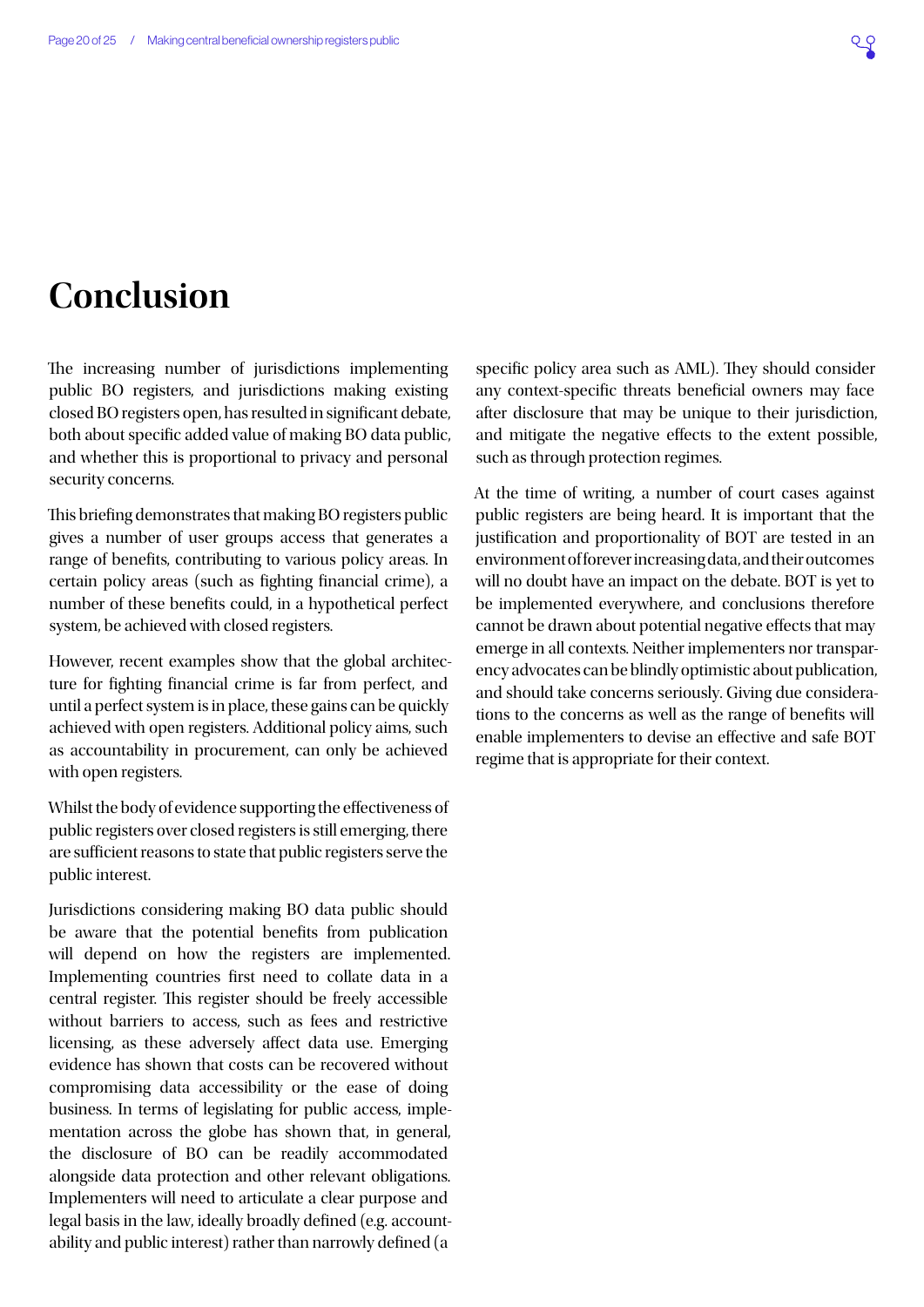# <span id="page-20-0"></span>**Endnotes**

- [1](#page-1-0) "National Voters' Service Portal", Election Commission of India, n.d., [https://](https://electoralsearch.in) [electoralsearch.in](https://electoralsearch.in).
- [2](#page-1-0) "Historical DOB Permit Issuance", NYC Open Data, 8 February 2020, [https://data.cityofnewyork.us/Housing-Development/](https://data.cityofnewyork.us/Housing-Development/Historical-DOB-Permit-Issuance/bty7-2jhb) [Historical-DOB-Permit-Issuance/bty7-2jhb.](https://data.cityofnewyork.us/Housing-Development/Historical-DOB-Permit-Issuance/bty7-2jhb)
- [3](#page-1-0) "Privacy or public interest? Making the case for public information on company ownership", The B Team, The Engine Room, and Open Ownership, March 2019, 4, [https://www.openownership.org/uploads/privacy](https://www.openownership.org/uploads/privacy-report-summary.pdf)[report-summary.pdf](https://www.openownership.org/uploads/privacy-report-summary.pdf).
- [4](#page-1-0) "Worldwide commitments and action", Open Ownership, n.d., [https://www.](https://www.openownership.org/map/) [openownership.org/map/.](https://www.openownership.org/map/)
- [5](#page-4-0) "Concealment of Beneficial Ownership", Egmont Group and FATF, Paris, July 2018, 32, [https://egmontgroup.org/sites/default/files/filedepot/](https://egmontgroup.org/sites/default/files/filedepot/Concealment_of_BO/FATF-Egmont-Concealment-beneficial-ownership.pdf) [Concealment\\_of\\_BO/FATF-Egmont-Concealment-beneficial-ownership.pdf](https://egmontgroup.org/sites/default/files/filedepot/Concealment_of_BO/FATF-Egmont-Concealment-beneficial-ownership.pdf).
- [6](#page-4-0) Maíra Martini, "Who is behind the wheel? Fixing the global standards on company ownership", Transparency International, 2019, 20, [https://images.](https://images.transparencycdn.org/images/2019_Who_is_behind_the_wheel_EN.pdf) transparencycdn.org/images/2019 Who is behind the wheel EN.pdf.
- [7](#page-4-0) "Anti-money laundering and counter-terrorist financing measures – Canada", Fourth Round Mutual Evaluation Report, FATF, Paris, September 2016, [https://www.fatf-gafi.org/media/fatf/documents/reports/](https://www.fatf-gafi.org/media/fatf/documents/reports/mer4/MER-Canada-2016.pdf) [mer4/MER-Canada-2016.pdf](https://www.fatf-gafi.org/media/fatf/documents/reports/mer4/MER-Canada-2016.pdf).
- [8](#page-4-0) *"Anti-money laundering and counter-terrorist financing measures-*Ghana", Second Round Mutual Evaluation Report, GIABA, Dakar, 2018, [https://www.fatf-gafi.org/media/fatf/documents/reports/mer-fsrb/GIABA-](https://www.fatf-gafi.org/media/fatf/documents/reports/mer-fsrb/GIABA-Ghana-MER-2018.pdf)[Ghana-MER-2018.pdf](https://www.fatf-gafi.org/media/fatf/documents/reports/mer-fsrb/GIABA-Ghana-MER-2018.pdf).
- [9](#page-4-0) "Anti-money laundering and counter-terrorist financing measures Hong Kong, China", Fourth Round Mutual Evaluation Report, FATF, Paris, 2019, [https://www.fatf-gafi.org/media/fatf/documents/reports/mer4/MER-Hong-](https://www.fatf-gafi.org/media/fatf/documents/reports/mer4/MER-Hong-Kong-2019.pdf)[Kong-2019.pdf.](https://www.fatf-gafi.org/media/fatf/documents/reports/mer4/MER-Hong-Kong-2019.pdf)
- [10](#page-4-0) "Anti-money laundering and counter-terrorist financing measures Australia", Fourth Round Mutual Evaluation Report, FATF, Paris and APG, Sydney, April 2015, [https://www.fatf-gafi.org/media/fatf/documents/reports/](https://www.fatf-gafi.org/media/fatf/documents/reports/mer4/Mutual-Evaluation-Report-Australia-2015.pdf) [mer4/Mutual-Evaluation-Report-Australia-2015.pdf](https://www.fatf-gafi.org/media/fatf/documents/reports/mer4/Mutual-Evaluation-Report-Australia-2015.pdf).
- "Anti-money laundering and counter-terrorist financing measures Latvia", Fifth Round Mutual Evaluation Report, MONEYVAL, Strasbourg, July 2018, [https://www.fatf-gafi.org/media/fatf/documents/reports/mer-fsrb/](https://www.fatf-gafi.org/media/fatf/documents/reports/mer-fsrb/Moneyval-Mutual-Evaluation-Report-Latvia-2018.pdf) [Moneyval-Mutual-Evaluation-Report-Latvia-2018.pdf.](https://www.fatf-gafi.org/media/fatf/documents/reports/mer-fsrb/Moneyval-Mutual-Evaluation-Report-Latvia-2018.pdf)
- [12](#page-4-0) "Anti-money laundering and counter-terrorist financing measures Australia", Fourth Round Mutual Evaluation Report, FATF, Paris and APG, Sydney, April 2015, [https://www.fatf-gafi.org/media/fatf/documents/reports/](https://www.fatf-gafi.org/media/fatf/documents/reports/mer4/Mutual-Evaluation-Report-Australia-2015.pdf) [mer4/Mutual-Evaluation-Report-Australia-2015.pdf](https://www.fatf-gafi.org/media/fatf/documents/reports/mer4/Mutual-Evaluation-Report-Australia-2015.pdf).
- [13](#page-4-0) "Anti-money laundering and counter-terrorist financing measures Hong Kong, China", Fourth Round Mutual Evaluation Report, FATF, Paris, 2019, [www.fatfgafi.org/publications/mutualevaluations/documents/mer-hong-kong](http://www.fatfgafi.org/publications/mutualevaluations/documents/mer-hong-kong-china2019.html)[china2019.html](http://www.fatfgafi.org/publications/mutualevaluations/documents/mer-hong-kong-china2019.html).
- [14](#page-5-0) Interview with Open Ownership, Law Enforcement Officer, 21 May 2020.
- [15](#page-5-0) Response to the Open Ownership Principles consultation via [https://www.](https://www.openownership.org/events/the-open-ownership-principles-consultation) [openownership.org/events/the-open-ownership-principles-consultation](https://www.openownership.org/events/the-open-ownership-principles-consultation), 2 March 2021.
- [16](#page-5-0) "Open data: Matt Hancock speech", GOV.UK, 10 December 2015, [https://](https://www.gov.uk/government/speeches/open-data-matt-hancock-speech) [www.gov.uk/government/speeches/open-data-matt-hancock-speech](https://www.gov.uk/government/speeches/open-data-matt-hancock-speech).
- [17](#page-5-0) See, for example: Gareth Davies, "Challenges in using data across" government", National Audit Office, 21 June 2019, [https://www.nao.org.uk/](https://www.nao.org.uk/wp-content/uploads/2019/06/Challenges-in-using-data-across-government.pdf) [wp-content/uploads/2019/06/Challenges-in-using-data-across-government.](https://www.nao.org.uk/wp-content/uploads/2019/06/Challenges-in-using-data-across-government.pdf) [pdf.](https://www.nao.org.uk/wp-content/uploads/2019/06/Challenges-in-using-data-across-government.pdf)
- [18](#page-5-0) "Green Paper: Transforming public procurement", GOV.UK, 15 December 2020, [https://www.gov.uk/government/consultations/](https://www.gov.uk/government/consultations/green-paper-transforming-public-procurement) [green-paper-transforming-public-procurement](https://www.gov.uk/government/consultations/green-paper-transforming-public-procurement).
- [19](#page-5-0) "Summary of GDPR derogations in the Data Protection Bill", Department for Digital, Culture, Media and Sport, 7 August 2017, [https://iapp.org/media/](https://iapp.org/media/pdf/resource_center/UK-GDPR-derogations.pdf) [pdf/resource\\_center/UK-GDPR-derogations.pdf;](https://iapp.org/media/pdf/resource_center/UK-GDPR-derogations.pdf) "Data Protection Act 2018", Legislation.gov.uk, Section 8, 2018, [https://www.legislation.gov.uk/](https://www.legislation.gov.uk/ukpga/2018/12/section/8/enacted) [ukpga/2018/12/section/8/enacted.](https://www.legislation.gov.uk/ukpga/2018/12/section/8/enacted)
- [20](#page-5-0) Shushan Doydoyan, "Beneficial ownership progress in Armenia", Freedom of Information Centre of Armenia, 6 April 2021, [http://www.foi.am/](http://www.foi.am/en/news/item/2011/) [en/news/item/2011/.](http://www.foi.am/en/news/item/2011/)
- [21](#page-5-0) Comments made during an Anti-Corruption and Responsible Tax APPG event on Companies House Reform, Online, 25 February 2021.
- [22](#page-5-0) Arun Advani, Emma Chamberlain, and Andy Summers, "A wealth tax for the UK", Wealth Tax Commission, 2020, [https://www.wealthandpolicy.com/](https://www.wealthandpolicy.com/wp/WealthTaxFinalReport.pdf) [wp/WealthTaxFinalReport.pdf.](https://www.wealthandpolicy.com/wp/WealthTaxFinalReport.pdf)
- [23](#page-5-0) Rob Haden, "EY's Global Fraud Survey", LinkedIn, 21 April 2016, [https://](https://www.linkedin.com/pulse/eys-global-fraud-survey-2016-rob-haden?articleId=6128943671413923841) [www.linkedin.com/pulse/eys-global-fraud-survey-2016-rob-haden?artic](https://www.linkedin.com/pulse/eys-global-fraud-survey-2016-rob-haden?articleId=6128943671413923841) [leId=6128943671413923841.](https://www.linkedin.com/pulse/eys-global-fraud-survey-2016-rob-haden?articleId=6128943671413923841)
- [24](#page-5-0) "Building a Smarter Supply Chain: The power of AI and Blockchain to drive greater supply chain visibility and mitigate disruptions", IBM, October 2019, [https://www.ibm.com/downloads/cas/EYZ5BG4R.](https://www.ibm.com/downloads/cas/EYZ5BG4R)
- [25](#page-6-0) Paul May, "Inception Report: Use of beneficial ownership data by private sector", Open Ownership, June 2020 (Unpublished).
- [26](#page-6-0) David M. Luna, "Anonymous Companies Help Finance Illicit Commerce and Harm American Businesses and Citizens", FACT Coalition, May 2019, [https://thefactcoalition.org/anonymous-companies-help-finance-illicit](https://thefactcoalition.org/anonymous-companies-help-finance-illicit-commerce-and-harm-american-businesses-and-citizens)[commerce-and-harm-american-businesses-and-citizens.](https://thefactcoalition.org/anonymous-companies-help-finance-illicit-commerce-and-harm-american-businesses-and-citizens)
- [27](#page-6-0) "The use of beneficial ownership data by private entities", Cognitiks and Open Ownership, 2021 (Forthcoming).
- [28](#page-6-0) Petrus van Duyne, Jackie Harvey, and Liliya Gelemerova, *The Critical Handbook of Money Laundering* (London: Palgrave Macmillan, 2018), 254.
- [29](#page-6-0) "Ending anonymous companies: Tackling corruption and promoting stability through beneficial ownership transparency", The B Team, January 2015, 8-9, [https://bteam.org/assets/reports/B-Team-Business-](https://bteam.org/assets/reports/B-Team-Business-Case-Ending-Anonymous-Companies-Report.pdf)[Case-Ending-Anonymous-Companies-Report.pdf](https://bteam.org/assets/reports/B-Team-Business-Case-Ending-Anonymous-Companies-Report.pdf).
- [30](#page-6-0) "Review of the implementation of the PSC Register", Department for Business, Energy and Industrial Strategy, March 2019, 30, [https://assets.](https://assets.publishing.service.gov.uk/government/uploads/system/uploads/attachment_data/file/822823/review-implementation-psc-register.pdf) [publishing.service.gov.uk/government/uploads/system/uploads/attachment\\_](https://assets.publishing.service.gov.uk/government/uploads/system/uploads/attachment_data/file/822823/review-implementation-psc-register.pdf) [data/file/822823/review-implementation-psc-register.pdf.](https://assets.publishing.service.gov.uk/government/uploads/system/uploads/attachment_data/file/822823/review-implementation-psc-register.pdf)
- [31](#page-6-0) Ibid, 31.
- **[32](#page-6-0)** Tymon Kiepe and Eva Okunbor, "Beneficial ownership data in procurement", Open Ownership, March 2021, 16, [https://www.](https://www.openownership.org/uploads/OO%20BO%20Data%20in%20Procurement.pdf) [openownership.org/uploads/OO%20BO%20Data%20in%20Procurement.pdf](https://www.openownership.org/uploads/OO%20BO%20Data%20in%20Procurement.pdf).
- [33](#page-6-0) The use of beneficial ownership data by private entities", Cognitiks and Open Ownership, 2021 (Forthcoming).
- [34](#page-6-0) Chris Robinson, quote from online event "EITI Debates : Why the pushback? Barriers to public disclosure of beneficial ownership in Latin America and the Caribbean", 11 March 2021, [https://eiti.org/event/eiti](https://eiti.org/event/eiti-debates-why-pushback-barriers-to-public-disclosure-of-beneficial-ownership-in-latin)[debates-why-pushback-barriers-to-public-disclosure-of-beneficial-ownership](https://eiti.org/event/eiti-debates-why-pushback-barriers-to-public-disclosure-of-beneficial-ownership-in-latin)[in-latin](https://eiti.org/event/eiti-debates-why-pushback-barriers-to-public-disclosure-of-beneficial-ownership-in-latin).
- [35](#page-6-0) "The ESG Due Diligence and Transparency Report on Extractive Commodity Trading", RMF, 2021, [https://www.responsibleminingfoundation.](https://www.responsibleminingfoundation.org/app/uploads/EN_RMF_DDAT_TRADING_2021_WEB.pdf) [org/app/uploads/EN\\_RMF\\_DDAT\\_TRADING\\_2021\\_WEB.pdf;](https://www.responsibleminingfoundation.org/app/uploads/EN_RMF_DDAT_TRADING_2021_WEB.pdf) "The use of beneficial ownership data by private entities", Cognitiks and Open Ownership, 2021 (Forthcoming).

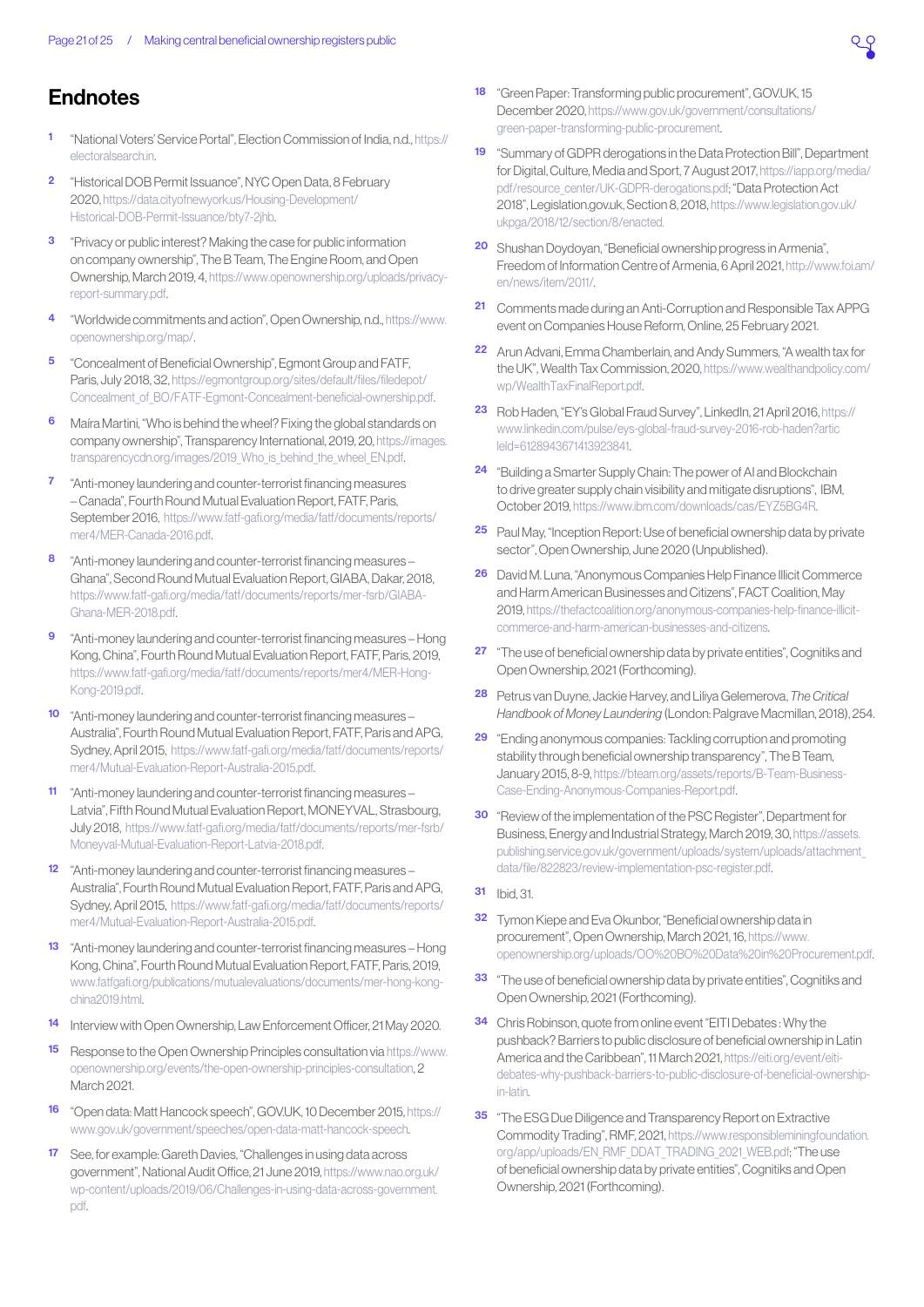- <span id="page-21-0"></span>[36](#page-6-0) "Companies at Davos Urged to Meet ESG Expectations after the Pandemic", LexisNexis, 21 January 2021, [https://](https://internationalsales.lexisnexis.com/sg/news-and-events/companies-at-davos-urged-to-meet-esg-expectations-after-the-pandemic) [internationalsales.lexisnexis.com/sg/news-and-events/](https://internationalsales.lexisnexis.com/sg/news-and-events/companies-at-davos-urged-to-meet-esg-expectations-after-the-pandemic) [companies-at-davos-urged-to-meet-esg-expectations-after-the-pandemic.](https://internationalsales.lexisnexis.com/sg/news-and-events/companies-at-davos-urged-to-meet-esg-expectations-after-the-pandemic)
- [37](#page-6-0) "Embracing the New Age of Materiality: Harnessing the Pace of Change in ESG", March 2020, World Economic Forum, 5, [http://www3.weforum.org/](http://www3.weforum.org/docs/WEF_Embracing_the_New_Age_of_Materiality_2020.pdf) [docs/WEF\\_Embracing\\_the\\_New\\_Age\\_of\\_Materiality\\_2020.pdf.](http://www3.weforum.org/docs/WEF_Embracing_the_New_Age_of_Materiality_2020.pdf)
- **[38](#page-6-0)** Ibid 9
- [39](#page-6-0) See, for instance: Che Sidanius, "Why firms want more company ownership data", LinkedIn, 13 May 2020, [https://www.linkedin.com/pulse/](https://www.linkedin.com/pulse/why-firms-want-more-company-ownership-data-che-sidanius) [why-firms-want-more-company-ownership-data-che-sidanius.](https://www.linkedin.com/pulse/why-firms-want-more-company-ownership-data-che-sidanius)
- [40](#page-6-0) The use of beneficial ownership data by private entities", Cognitiks and Open Ownership, 2021 (Forthcoming).
- [41](#page-6-0) Dominic Kavakeb, "Patchy progress in setting up beneficial ownership registers in the EU", Global Witness, 20 March 2020, [https://www.](https://www.globalwitness.org/en/campaigns/corruption-and-money-laundering/anonymous-company-owners/5amld-patchy-progress/) [globalwitness.org/en/campaigns/corruption-and-money-laundering/](https://www.globalwitness.org/en/campaigns/corruption-and-money-laundering/anonymous-company-owners/5amld-patchy-progress/) [anonymous-company-owners/5amld-patchy-progress/](https://www.globalwitness.org/en/campaigns/corruption-and-money-laundering/anonymous-company-owners/5amld-patchy-progress/).
- [42](#page-7-0) "Information about all Ukrainian businesses", YouControl, n.d., [https://](https://youcontrol.com.ua/sources/?__cf_chl_captcha_tk__=a46e96738153e98a074e26e2bd897a44da49cc01-1615748821-0-AQOWvGCnmU_4kbcLehMOKXp2FOtLSmuEWYK2e1GFAsGAj7i9iMHi2iu3fjGSqlx5V8u0VKbA9HW3zM2QumnBAWOiBgxc8l-LWdWbpzrYtVfrc3IeZaIKvqZ1S1l6MFpCTlEAxxaYYs1qEtsn9lduNwkxKA1rdpzYmwbpgvl-uKTjJpX2DJFKa8kQ283uqKyzOoOyjnwLa3EupTcJo7Ns450B9rIMeZrJW-6DeoboK8truAbc0U-tygnmUV1HUNx9npJJGAlCAe7Sp9vshTxEPAJLUYEnMzS1DNpOp91ZTBdUKcHzRuv-1WGqy-TDVuHBn_lN8I5fosFugc-K9GGiJCOOLqqDnBvjTheORHmAGdHmoR9_7_6U2b35vDV_noTAflVs86ifrfbTt1tCina8DHmstQ87KfjErRO0CP03umQwBYevwG2Caay__oH1VJU_g0-hxHbonmf0tH-_opmg6yOshieTUhOLd7IHgB8fBxsX_tku6M-jsLzSRObB1zbsbMe0W_KlK56IzYKpL7wPa2REvEP_5IVI8pIOCqXh1yxAqw4Pj93kn0RoME_yAnNmHJ52NZe0INnxXWD1ukEhbkPxEVjIdZ5B-0ltZujHt0im) [youcontrol.com.ua/sources/.](https://youcontrol.com.ua/sources/?__cf_chl_captcha_tk__=a46e96738153e98a074e26e2bd897a44da49cc01-1615748821-0-AQOWvGCnmU_4kbcLehMOKXp2FOtLSmuEWYK2e1GFAsGAj7i9iMHi2iu3fjGSqlx5V8u0VKbA9HW3zM2QumnBAWOiBgxc8l-LWdWbpzrYtVfrc3IeZaIKvqZ1S1l6MFpCTlEAxxaYYs1qEtsn9lduNwkxKA1rdpzYmwbpgvl-uKTjJpX2DJFKa8kQ283uqKyzOoOyjnwLa3EupTcJo7Ns450B9rIMeZrJW-6DeoboK8truAbc0U-tygnmUV1HUNx9npJJGAlCAe7Sp9vshTxEPAJLUYEnMzS1DNpOp91ZTBdUKcHzRuv-1WGqy-TDVuHBn_lN8I5fosFugc-K9GGiJCOOLqqDnBvjTheORHmAGdHmoR9_7_6U2b35vDV_noTAflVs86ifrfbTt1tCina8DHmstQ87KfjErRO0CP03umQwBYevwG2Caay__oH1VJU_g0-hxHbonmf0tH-_opmg6yOshieTUhOLd7IHgB8fBxsX_tku6M-jsLzSRObB1zbsbMe0W_KlK56IzYKpL7wPa2REvEP_5IVI8pIOCqXh1yxAqw4Pj93kn0RoME_yAnNmHJ52NZe0INnxXWD1ukEhbkPxEVjIdZ5B-0ltZujHt0im)
- [43](#page-7-0) "Don't Even Try: the Court Refused to Remove Data from YouControl at the Request of the Ukrainian Data-Center", YouControl, 6 December 2019, [https://youcontrol.com.ua/en/news/i-ne-namahaytes-sud-vidmovyv-u](https://youcontrol.com.ua/en/news/i-ne-namahaytes-sud-vidmovyv-u-vydalenni-danykh-z-youcontrol-na-vymohu-ukrayinskoho-data-tsentru/?__cf_chl_captcha_tk__=f8ef43e85fd7ed07ae9ab000ae1c93f791b6d0b8-1615766963-0-AZZX9unGMSiYGWhdhbJRBJVRcYpULzJ2FF2rZM4lGr-zR0ieQhmWo3l-RNhsGpQ21lWf22Q5cQnqlenWeSEB3OosG6C6XrWXZ6NYEeWlGcbycyEV3RWoAzqmiN92JXzacZUA-cfLRrc1KrMbc8CWnT5OvBwOcQ4Glrr8J202w1yf1EwmPGQUHTaA8pdrTCDY_J2fvxCHW3USl9NbHKE4kj9irvW3U7lCRo6yNZ3RVysh1rYKrQf6w1YzIvd-yJjLAW8SPGkRUziH6U3YFtFEnBGI49qkuzxmZZvbUZtS18slwj86uR6g2tqjWDUrP7LQMwXKsT9NdSM3rSPaFgL_9iD8XjuI-CV7B0RIWssBtdILSz7DkhtiuSI0UGLKC5vf_F0E4YNkJqQRSOJBYGm6J0DhlwGZbU1DaFWp6l2Eo_UZ6nPJU1roUqSVTsUb-94re4EYQMJRP33PmrMQ4i6FUyNc30dlZePcCwHuIgGsfT7zVK7TW4HeiPZe0nAeetfC8raHNlFF12Hud1QvIFZYHeyj1a66tKfnnBcNApKTKUJhdOc4thhe_HmhJ0IYeaUVMsCUf089VNKARxtC333xigeblifxaOT_q0PLQsz7p6rq6Ptqgh6waZ3IOF2yTYykzHXO4ydhs5AwqxCtifWHKbqIujqX5yq5FUHC3UD13nNTsVByQqhjtwElSekvRFAH05ofxZrL7OiY67W_rVbAZrYLZmMsFdvJsLn79ye4Bi6w)[vydalenni-danykh-z-youcontrol-na-vymohu-ukrayinskoho-data-tsentru/.](https://youcontrol.com.ua/en/news/i-ne-namahaytes-sud-vidmovyv-u-vydalenni-danykh-z-youcontrol-na-vymohu-ukrayinskoho-data-tsentru/?__cf_chl_captcha_tk__=f8ef43e85fd7ed07ae9ab000ae1c93f791b6d0b8-1615766963-0-AZZX9unGMSiYGWhdhbJRBJVRcYpULzJ2FF2rZM4lGr-zR0ieQhmWo3l-RNhsGpQ21lWf22Q5cQnqlenWeSEB3OosG6C6XrWXZ6NYEeWlGcbycyEV3RWoAzqmiN92JXzacZUA-cfLRrc1KrMbc8CWnT5OvBwOcQ4Glrr8J202w1yf1EwmPGQUHTaA8pdrTCDY_J2fvxCHW3USl9NbHKE4kj9irvW3U7lCRo6yNZ3RVysh1rYKrQf6w1YzIvd-yJjLAW8SPGkRUziH6U3YFtFEnBGI49qkuzxmZZvbUZtS18slwj86uR6g2tqjWDUrP7LQMwXKsT9NdSM3rSPaFgL_9iD8XjuI-CV7B0RIWssBtdILSz7DkhtiuSI0UGLKC5vf_F0E4YNkJqQRSOJBYGm6J0DhlwGZbU1DaFWp6l2Eo_UZ6nPJU1roUqSVTsUb-94re4EYQMJRP33PmrMQ4i6FUyNc30dlZePcCwHuIgGsfT7zVK7TW4HeiPZe0nAeetfC8raHNlFF12Hud1QvIFZYHeyj1a66tKfnnBcNApKTKUJhdOc4thhe_HmhJ0IYeaUVMsCUf089VNKARxtC333xigeblifxaOT_q0PLQsz7p6rq6Ptqgh6waZ3IOF2yTYykzHXO4ydhs5AwqxCtifWHKbqIujqX5yq5FUHC3UD13nNTsVByQqhjtwElSekvRFAH05ofxZrL7OiY67W_rVbAZrYLZmMsFdvJsLn79ye4Bi6w)
- [44](#page-7-0) "Case Studies", YouControl, n.d., [https://youcontrol.com.ua/en/cases/.](https://youcontrol.com.ua/en/cases/)
- [45](#page-7-0) "The use of beneficial ownership data by private entities", Cognitiks and Open Ownership, 2021 (Forthcoming).
- **[46](#page-7-0)** The study is not publicly available but quoted in: Deloitte, "Impact" Assessment study on the list of High Value Datasets to be made available by the Member States under the Open Data Directive", European Commission, 7 January 2021, 136.
- [47](#page-7-0) Ibid, 138.
- [48](#page-7-0) "Valuing the User Benefits of Companies House Data", Companies House and the Department for Business, Energy and Industrial Strategy, September 2019, 4, [https://assets.publishing.service.gov.uk/government/](https://assets.publishing.service.gov.uk/government/uploads/system/uploads/attachment_data/file/833764/valuing-benefits-companies-house-data-policy-summary.pdf) [uploads/system/uploads/attachment\\_data/file/833764/valuing-benefits](https://assets.publishing.service.gov.uk/government/uploads/system/uploads/attachment_data/file/833764/valuing-benefits-companies-house-data-policy-summary.pdf)[companies-house-data-policy-summary.pdf.](https://assets.publishing.service.gov.uk/government/uploads/system/uploads/attachment_data/file/833764/valuing-benefits-companies-house-data-policy-summary.pdf)
- [49](#page-7-0) Ibid, 16.
- [50](#page-7-0) Ibid, 5.
- [51](#page-7-0) Nkirote Koome, "OCCRP: Using investigative journalism and big data in the fight against corruption", Luminate, 18 February 2021, [https://](https://luminategroup.com/posts/blog/occrp-using-investigative-journalism-and-big-data-in-the-fight-against-corruption) [luminategroup.com/posts/blog/occrp-using-investigative-journalism-and-big](https://luminategroup.com/posts/blog/occrp-using-investigative-journalism-and-big-data-in-the-fight-against-corruption)[data-in-the-fight-against-corruption](https://luminategroup.com/posts/blog/occrp-using-investigative-journalism-and-big-data-in-the-fight-against-corruption).
- [52](#page-7-0) "Czech prosecutors drop fraud probe into PM Andrej Babis", DW, 2 September 2019, [https://www.dw.com/en/](https://www.dw.com/en/czech-prosecutors-drop-fraud-probe-into-pm-andrej-babis/a-50255477) [czech-prosecutors-drop-fraud-probe-into-pm-andrej-babis/a-50255477.](https://www.dw.com/en/czech-prosecutors-drop-fraud-probe-into-pm-andrej-babis/a-50255477)
- [53](#page-7-0) "About Agrofert", Agrofert, [https://www.agrofert.cz/en/about-agrofert;](https://www.agrofert.cz/en/about-agrofert) Yveta Kasalická, "The new Czech media owners", Progetto Repubblica Ceca, 28 July 2014, [http://www.progetto.cz/i-nuovi-padroni-dei-media](http://www.progetto.cz/i-nuovi-padroni-dei-media-cechi/?lang=en)[cechi/?lang=en](http://www.progetto.cz/i-nuovi-padroni-dei-media-cechi/?lang=en); Michal Černý, "Reporters on the Czech website: an overview of news servers", Lupa, 13 February 2008, [https://www.lupa.](https://www.lupa.cz/clanky/zpravodajci-na-ceskem-webu-prehled/) [cz/clanky/zpravodajci-na-ceskem-webu-prehled/](https://www.lupa.cz/clanky/zpravodajci-na-ceskem-webu-prehled/); "About the company", MAFRA, <https://www.mafra.cz/english.aspx>.
- [54](#page-8-0) Daniel Morávek, "Babiš transferred Agrofert to trust funds, but the company will return to him", Podnikatel, 3 February 2017, [https://www.](https://www.podnikatel.cz/clanky/babis-prevedl-agrofert-do-sverenskych-fondu-firma-se-mu-ale-vrati/) [podnikatel.cz/clanky/babis-prevedl-agrofert-do-sverenskych-fondu-firma-se](https://www.podnikatel.cz/clanky/babis-prevedl-agrofert-do-sverenskych-fondu-firma-se-mu-ale-vrati/)[mu-ale-vrati/](https://www.podnikatel.cz/clanky/babis-prevedl-agrofert-do-sverenskych-fondu-firma-se-mu-ale-vrati/); "Shareholder informed the management of the companies AGROFERT and SynBiol on the transfer of shares into Trusts", Agrofert, 3 February 2017, [https://www.agrofert.cz/en/events-and-news/shareholder](https://www.agrofert.cz/en/events-and-news/shareholder-informed-the-management-of-the-companies-agrofert-and-synbiol-on-the)[informed-the-management-of-the-companies-agrofert-and-synbiol-on-the.](https://www.agrofert.cz/en/events-and-news/shareholder-informed-the-management-of-the-companies-agrofert-and-synbiol-on-the)
- [55](#page-8-0) "About Agrofert", Agrofert, [https://www.agrofert.cz/en/about-agrofert.](https://www.agrofert.cz/en/about-agrofert)
- [56](#page-8-0) Ibid.
- [57](#page-8-0) David Ondráčka, "Andrej Babiš is our controlling person (beneficial owner), says Agrofert", Transparency International, 22 June 2018, [https://](https://www.transparency.org/en/press/andrej-babish-is-our-controlling-person-czech-republic) [www.transparency.org/en/press/andrej-babish-is-our-controlling-person](https://www.transparency.org/en/press/andrej-babish-is-our-controlling-person-czech-republic)[czech-republic;](https://www.transparency.org/en/press/andrej-babish-is-our-controlling-person-czech-republic) "Register of public sector partners", Ministry of Justice of the Slovak Republic, 1 February 2017, [https://rpvs.gov.sk/rpvs/Partner/](https://rpvs.gov.sk/rpvs/Partner/Partner/HistorickyDetail/7859) [Partner/HistorickyDetail/7859](https://rpvs.gov.sk/rpvs/Partner/Partner/HistorickyDetail/7859).
- [58](#page-8-0) "Rebuttal of misinformation from Transparency International", Agrofert, 19 June 2018, [https://www.agrofert.cz/en/events-and-news/](https://www.agrofert.cz/en/events-and-news/rebuttal-of-misinformation-from-transparency-international) [rebuttal-of-misinformation-from-transparency-international.](https://www.agrofert.cz/en/events-and-news/rebuttal-of-misinformation-from-transparency-international)
- [59](#page-8-0) David Ondráčka, "Andrej Babiš is our controlling person (beneficial owner), says Agrofert", Transparency International, 22 June 2018, [https://www.transparency.org/en/press/](https://www.transparency.org/en/press/andrej-babish-is-our-controlling-person-czech-republic) [andrej-babish-is-our-controlling-person-czech-republic](https://www.transparency.org/en/press/andrej-babish-is-our-controlling-person-czech-republic).
- [60](#page-8-0) Daniel Morávek, "Babiš transferred Agrofert to trust funds, but the company will return to him", Podnikatel, 3 February 2017, [https://www.podnikatel.cz/clanky/](https://www.podnikatel.cz/clanky/babis-prevedl-agrofert-do-sverenskych-fondu-firma-se-mu-ale-vrati/) [babis-prevedl-agrofert-do-sverenskych-fondu-firma-se-mu-ale-vrati/](https://www.podnikatel.cz/clanky/babis-prevedl-agrofert-do-sverenskych-fondu-firma-se-mu-ale-vrati/).
- [61](#page-8-0) Specifically, Article 57 of Regulation (EU, Euratom) No 966/2012 and Article 61 of Regulation (EU, Euratom) 2018/1046: "European Parliament resolution of 14 September 2017 on transparency, accountability and integrity in the EU institutions", European Parliament, 14 September 2017, [https://www.europarl.europa.eu/doceo/document/TA-8-2017-0358\\_EN.html.](https://www.europarl.europa.eu/doceo/document/TA-8-2017-0358_EN.html)..
- [62](#page-8-0) Jakub Dürr, "Final Audit Report: Audit No. REGC414CZ0133", European Commission, 2019, 19, [https://ec.europa.eu/regional\\_policy/sources/docoffic/](https://ec.europa.eu/regional_policy/sources/docoffic/official/reports/cz_functioning_report/cz_functioning_report_en.pdf) [official/reports/cz\\_functioning\\_report/cz\\_functioning\\_report\\_en.pdf.](https://ec.europa.eu/regional_policy/sources/docoffic/official/reports/cz_functioning_report/cz_functioning_report_en.pdf)
- [63](#page-8-0) Michael W. Hudson et al., "Global banks defy U.S. crackdowns by serving oligarchs, criminals and terrorists", ICIJ, 20 September 2020, [https://www.](https://www.icij.org/investigations/fincen-files/global-banks-defy-u-s-crackdowns-by-serving-oligarchs-criminals-and-terrorists/) [icij.org/investigations/fincen-files/global-banks-defy-u-s-crackdowns-by](https://www.icij.org/investigations/fincen-files/global-banks-defy-u-s-crackdowns-by-serving-oligarchs-criminals-and-terrorists/)[serving-oligarchs-criminals-and-terrorists/.](https://www.icij.org/investigations/fincen-files/global-banks-defy-u-s-crackdowns-by-serving-oligarchs-criminals-and-terrorists/)
- [64](#page-8-0) See, for example: "Privacy violating UBO register misses the mark", Privacy First, 15 June 2020, [https://www.privacyfirst.nl/aandachtsvelden/](https://www.privacyfirst.nl/aandachtsvelden/wetgeving/item/1193-privacyschendend-ubo-register-schiet-doel-voorbij.html) [wetgeving/item/1193-privacyschendend-ubo-register-schiet-doel-voorbij.html.](https://www.privacyfirst.nl/aandachtsvelden/wetgeving/item/1193-privacyschendend-ubo-register-schiet-doel-voorbij.html)
- [65](#page-8-0) See: Tymon Kiepe and Eva Okunbor, "Beneficial ownership data in procurement", Open Ownership, March 2021, [https://www.openownership.](https://www.openownership.org/uploads/OO%20BO%20Data%20in%20Procurement.pdf) [org/uploads/OO%20BO%20Data%20in%20Procurement.pdf.](https://www.openownership.org/uploads/OO%20BO%20Data%20in%20Procurement.pdf) .
- [66](#page-8-0) See, for example: Kim, P.S., Halligan, J., Cho, N., Oh, C. and Eikenberry, A. (2005) 'Towards Participatory and Transparent Governance: Report on the Sixth Global Forum on Reinventing Government', Public Administration Review 65 (6): 646-654. 649; Hazell, R. and Worthy, B. (2009) 'Impact of Freedom of Information on Central Government', unpublished end of award report to the Economic and Social Research Council, Constitution Unit, University College, London; John Gaventa and Rosemary McGee, "The Impact of Transparency and Accountability Initiatives", Development Policy Review, 2 August 2013, [https://assets.](https://assets.publishing.service.gov.uk/media/57a08aabed915d622c00084b/60827_DPRGaventaMcGee_Preprint.pdf) [publishing.service.gov.uk/media/57a08aabed915d622c00084b/60827\\_](https://assets.publishing.service.gov.uk/media/57a08aabed915d622c00084b/60827_DPRGaventaMcGee_Preprint.pdf) [DPRGaventaMcGee\\_Preprint.pdf](https://assets.publishing.service.gov.uk/media/57a08aabed915d622c00084b/60827_DPRGaventaMcGee_Preprint.pdf); Capturing the social relevance of government transparency and accountability using a behavioral lens; Stephan Grimmelikhuijsen and Albert Meijer, "Effects of Transparency on the Perceived Trustworthiness of a Government Organization: Evidence from an Online Experiment", Journal of Public Administration Research and Theory, 24(1):137-157, [https://www.researchgate.net/](https://www.researchgate.net/publication/270814803_Effects_of_Transparency_on_the_Perceived_Trustworthiness_of_a_Government_Organization_Evidence_from_an_Online_Experiment) [publication/270814803\\_Effects\\_of\\_Transparency\\_on\\_the\\_Perceived\\_](https://www.researchgate.net/publication/270814803_Effects_of_Transparency_on_the_Perceived_Trustworthiness_of_a_Government_Organization_Evidence_from_an_Online_Experiment) Trustworthiness of a Government Organization Evidence from an Online [Experiment](https://www.researchgate.net/publication/270814803_Effects_of_Transparency_on_the_Perceived_Trustworthiness_of_a_Government_Organization_Evidence_from_an_Online_Experiment).
- [67](#page-8-0) Tymon Kiepe and Eva Okunbor, "Beneficial ownership data in procurement", Open Ownership, March 2021, [https://www.openownership.](https://www.openownership.org/uploads/OO%20BO%20Data%20in%20Procurement.pdf) [org/uploads/OO%20BO%20Data%20in%20Procurement.pdf.](https://www.openownership.org/uploads/OO%20BO%20Data%20in%20Procurement.pdf)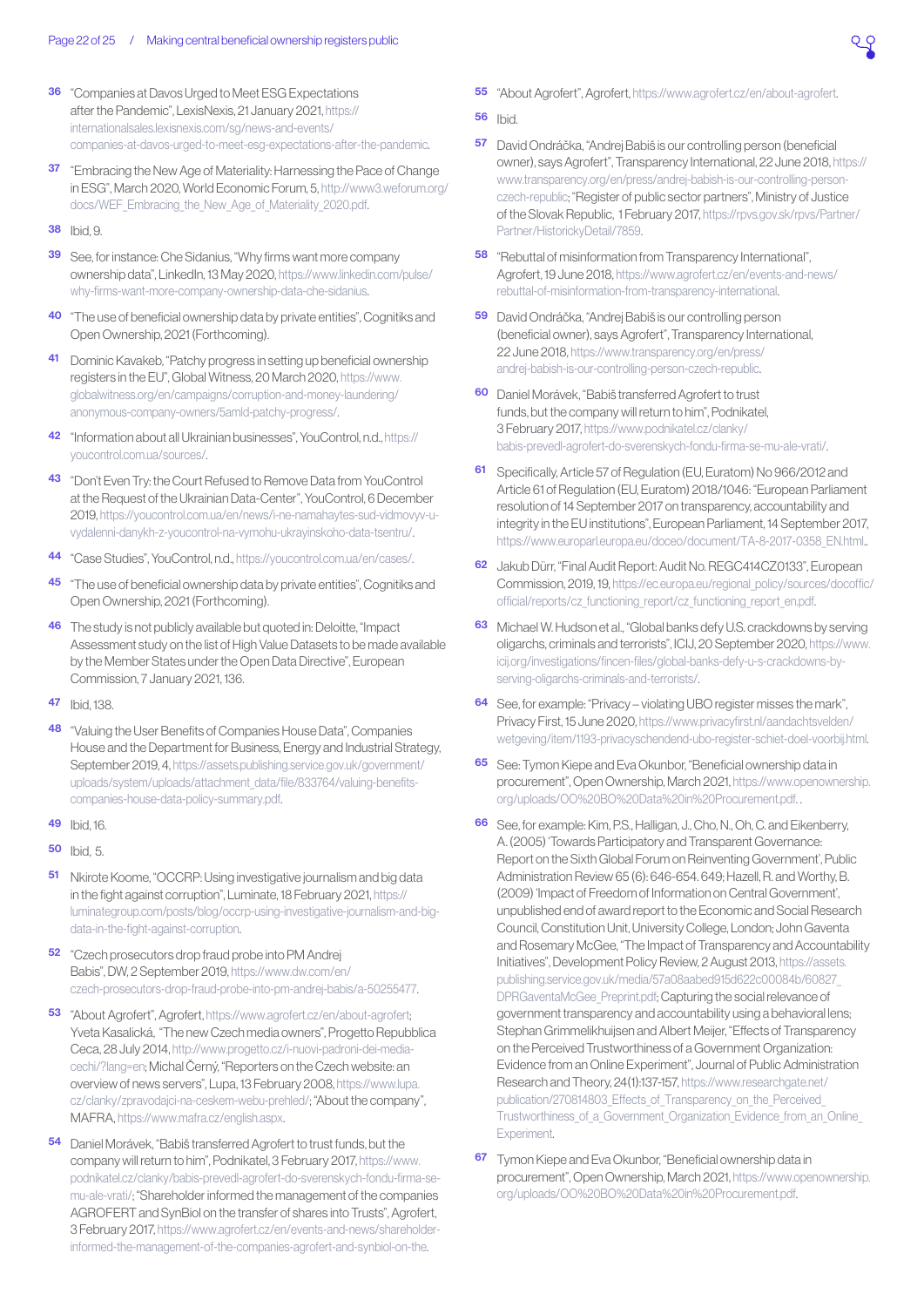- <span id="page-22-0"></span>[68](#page-8-0) See, for instance: Cynthia O'Murchu and Robert Smith, "Gupta carved up business empire in attempt to secure UK Covid loans", Financial Times, 15 April 2021, [https://www.ft.com/content/](https://www.ft.com/content/b2c846db-2537-47e3-a75d-5118c69ba54a) [b2c846db-2537-47e3-a75d-5118c69ba54a.](https://www.ft.com/content/b2c846db-2537-47e3-a75d-5118c69ba54a)
- [69](#page-8-0) Associated Press, "'Not Like Every Time:' Beirut Blast Victims Want the Truth", Voices of America, 6 February 2021, [https://www.voanews.com/](https://www.voanews.com/middle-east/not-every-time-beirut-blast-victims-want-truth) [middle-east/not-every-time-beirut-blast-victims-want-truth](https://www.voanews.com/middle-east/not-every-time-beirut-blast-victims-want-truth).
- [70](#page-8-0) "Beirut Explosion: What We Know So Far", BBC, 11 August 2020, [https://](https://www.bbc.com/news/world-middle-east-53668493) [www.bbc.com/news/world-middle-east-53668493.](https://www.bbc.com/news/world-middle-east-53668493)
- [71](#page-8-0) Felipe Arizon "The Arrest News" 11, Shiparrested.com, October 2015, [https://shiparrested.com/wp-content/uploads/2016/02/The-Arrest-News-11th](https://shiparrested.com/wp-content/uploads/2016/02/The-Arrest-News-11th-issue.pdf)[issue.pdf.](https://shiparrested.com/wp-content/uploads/2016/02/The-Arrest-News-11th-issue.pdf)
- [72](#page-8-0) Ibid.
- [73](#page-9-0) "Beirut Explosion: What We Know So Far", BBC, 11 August 2020, [https://](https://www.bbc.com/news/world-middle-east-53668493) [www.bbc.com/news/world-middle-east-53668493.](https://www.bbc.com/news/world-middle-east-53668493)
- [74](#page-9-0) "George Haswani", Counter Extremism Project, n.d., [https://www.](https://www.counterextremism.com/extremists/george-haswani) [counterextremism.com/extremists/george-haswani](https://www.counterextremism.com/extremists/george-haswani).
- [75](#page-9-0) Graham Barrow and Ray Blake, "British Shells and the Beirut Blast", The Dark Money Files podcast, 17 January 2021, [https://podcasts.apple.com/us/](https://podcasts.apple.com/us/podcast/british-shells-and-the-beirut-blast/id1448635132?i=1000505495826) [podcast/british-shells-and-the-beirut-blast/id1448635132?i=1000505495826.](https://podcasts.apple.com/us/podcast/british-shells-and-the-beirut-blast/id1448635132?i=1000505495826)
- [76](#page-9-0) Martin Kenney, "Martin Kenney: Open company UBO registers are not the panacea to financial crime", The FCPA Blog, 7 May 2018, [https://fcpablog.com/2018/5/7/](https://fcpablog.com/2018/5/7/martin-kenney-open-company-ubo-registers-are-not-the-panacea/) [martin-kenney-open-company-ubo-registers-are-not-the-panacea/.](https://fcpablog.com/2018/5/7/martin-kenney-open-company-ubo-registers-are-not-the-panacea/)
- [77](#page-9-0) Tymon Kiepe, "Verification of Beneficial Ownership Data", Open Ownership, 7, [https://www.openownership.org/uploads/OpenOwnership%20](https://www.openownership.org/uploads/OpenOwnership%20Verification%20Briefing.pdf) [Verification%20Briefing.pdf](https://www.openownership.org/uploads/OpenOwnership%20Verification%20Briefing.pdf).
- **[78](#page-9-0)** "Briefing: The case for beneficial ownership as open data", Open Ownership, 3, [https://www.openownership.org/uploads/briefing-on-beneficial](https://www.openownership.org/uploads/briefing-on-beneficial-ownership-as-open-data.pdf)[ownership-as-open-data.pdf](https://www.openownership.org/uploads/briefing-on-beneficial-ownership-as-open-data.pdf).
- [79](#page-9-0) Tymon Kiepe, "Verification of Beneficial Ownership Data", Open Ownership, [https://www.openownership.org/uploads/OpenOwnership%20](https://www.openownership.org/uploads/OpenOwnership%20Verification%20Briefing.pdf) [Verification%20Briefing.pdf](https://www.openownership.org/uploads/OpenOwnership%20Verification%20Briefing.pdf).
- [80](#page-9-0) "The Companies We Keep: What the UK Open Data Register Actually Tells Us About Company Ownership", Global Witness, July 2018, [https://](https://www.globalwitness.org/en/campaigns/corruption-and-money-laundering/anonymous-company-owners/) [www.globalwitness.org/en/campaigns/corruption-and-money-laundering/](https://www.globalwitness.org/en/campaigns/corruption-and-money-laundering/anonymous-company-owners/) [anonymous-company-owners/companies-we-keep/#chapter-0/section-0.](https://www.globalwitness.org/en/campaigns/corruption-and-money-laundering/anonymous-company-owners/)
- [81](#page-9-0) Corporate transparency and register reform: Consultation on options to enhance the role of Companies House and increase the transparency of UK corporate entities", Department for Business, Energy and Industrial Strategy, May 2019, [https://assets.publishing.service.gov.uk/government/](https://assets.publishing.service.gov.uk/government/uploads/system/uploads/attachment_data/file/819994/Corporate_transparency_and_register_reform.pdf) uploads/system/uploads/attachment\_data/file/819994/Corporate transparency and register reform.pdf.
- [82](#page-9-0) "Corporate Transparency and Register Reform: Government response to the consultation on options to enhance the role of Companies House and increase the transparency of UK corporate entities", Department for Business, Energy and Industrial Strategy, 18 September 2020, [https://](https://assets.publishing.service.gov.uk/government/uploads/system/uploads/attachment_data/file/925059/corporate-transparency-register-reform-government-response.pdf) [assets.publishing.service.gov.uk/government/uploads/system/uploads/](https://assets.publishing.service.gov.uk/government/uploads/system/uploads/attachment_data/file/925059/corporate-transparency-register-reform-government-response.pdf) [attachment\\_data/file/925059/corporate-transparency-register-reform](https://assets.publishing.service.gov.uk/government/uploads/system/uploads/attachment_data/file/925059/corporate-transparency-register-reform-government-response.pdf)[government-response.pdf.](https://assets.publishing.service.gov.uk/government/uploads/system/uploads/attachment_data/file/925059/corporate-transparency-register-reform-government-response.pdf)
- [83](#page-10-1) See, for example: J. Patrick Meagher, "Corporate measures to prevent and detect corruption in Asia and the Pacific: Frameworks and Practices in 31 Jurisdictions", ADB and OECD, 11, [https://www.oecd.org/site/](https://www.oecd.org/site/adboecdanti-corruptioninitiative/ADB-OECD-Corporate-Measures-to-Prevent-and-Detect-Corruption-ENG.pdf) [adboecdanti-corruptioninitiative/ADB-OECD-Corporate-Measures-to-Prevent](https://www.oecd.org/site/adboecdanti-corruptioninitiative/ADB-OECD-Corporate-Measures-to-Prevent-and-Detect-Corruption-ENG.pdf)[and-Detect-Corruption-ENG.pdf](https://www.oecd.org/site/adboecdanti-corruptioninitiative/ADB-OECD-Corporate-Measures-to-Prevent-and-Detect-Corruption-ENG.pdf); Bianca Vaz Mondo, "Accountability as a Deterrent to Corruption: New Evidence from Brazilian Municipalities", ECPR, 2015, [https://ecpr.eu/Events/Event/PaperDetails/23591.](https://ecpr.eu/Events/Event/PaperDetails/23591)
- [84](#page-10-1) Gemma Cartin, "Offshore in the UK, Analysing the Use of Scottish Limited Partnerships in Corruption and Money Laundering", Transparency International UK, June 2017, [https://www.transparency.org.uk/sites/default/](https://www.transparency.org.uk/sites/default/files/pdf/publications/Offshore_In_The_UK_TIUK_June_2017.pdf) [files/pdf/publications/Offshore\\_In\\_The\\_UK\\_TIUK\\_June\\_2017.pdf](https://www.transparency.org.uk/sites/default/files/pdf/publications/Offshore_In_The_UK_TIUK_June_2017.pdf).
- [85](#page-10-1) Jaccy Gascovne, "The Use of Scottish Limited Partnerships in Money laundering Schemes", MLROs.com, n.d., [https://mlros.com/the-use-of](https://mlros.com/the-use-of-scottish-limited-partnerships-in-money-laundering-schemes/)[scottish-limited-partnerships-in-money-laundering-schemes/;](https://mlros.com/the-use-of-scottish-limited-partnerships-in-money-laundering-schemes/) David Leask and Richard Smith, "Scots shell companies used to launder £4 billion out of Russia", The Herald, 27 March 2017, [https://www.heraldscotland.com/](https://www.heraldscotland.com/news/15183346.scots-shell-companies-used-to-launder-4-billion-out-of-russia/) [news/15183346.scots-shell-companies-used-to-launder-4-billion-out-of-russia/.](https://www.heraldscotland.com/news/15183346.scots-shell-companies-used-to-launder-4-billion-out-of-russia/)
- [86](#page-10-1) Ibid.
- [87](#page-10-1) "Hard Data on Lessons Learned from the UK Beneficial Ownership Register", Global Witness, 30 May 2019, [https://www.globalwitness.org/](https://www.globalwitness.org/documents/19733/GW.Fact_Sheet_on_UK_Register_Data_for_US.May302019_ w0hQoid.pdf) [documents/19733/GW.Fact\\_Sheet\\_on\\_UK\\_Register\\_Data\\_for\\_US.May302019\\_](https://www.globalwitness.org/documents/19733/GW.Fact_Sheet_on_UK_Register_Data_for_US.May302019_ w0hQoid.pdf)  [w0hQoid.pdf.](https://www.globalwitness.org/documents/19733/GW.Fact_Sheet_on_UK_Register_Data_for_US.May302019_ w0hQoid.pdf)
- **[88](#page-10-1)** Ibid.
- [89](#page-10-1) Nienke Palstra, "Three ways the UK's register of the real owners of companies is already proving its worth", Global Witness, 24 July 2018, [https://www.globalwitness.org/en/blog/](https://www.globalwitness.org/en/blog/three-ways-uks-register-real-owners-companies-already-proving-its-worth/) [three-ways-uks-register-real-owners-companies-already-proving-its-worth/](https://www.globalwitness.org/en/blog/three-ways-uks-register-real-owners-companies-already-proving-its-worth/).
- [90](#page-11-0) "Principles for Effective Beneficial Ownership Disclosure", Open Ownership, n.d., [https://www.openownership.org/principles/.](https://www.openownership.org/principles/)
- [91](#page-11-0) "Best Practices on Beneficial Ownership for Legal Persons", FATF, Paris, October 2019, 22, [https://www.fatf-gafi.org/media/fatf/documents/Best-](https://www.fatf-gafi.org/media/fatf/documents/Best-Practices-Beneficial-Ownership-Legal-Persons.pdf)[Practices-Beneficial-Ownership-Legal-Persons.pdf](https://www.fatf-gafi.org/media/fatf/documents/Best-Practices-Beneficial-Ownership-Legal-Persons.pdf).
- [92](#page-11-0) Maíra Martini, "Who is behind the wheel? Fixing the global standards on company ownership", Transparency International, 2019, 3, [https://images.](https://images.transparencycdn.org/images/2019_Who_is_behind_the_wheel_EN.pdf) transparencycdn.org/images/2019 Who is behind the wheel EN.pdf.
- [93](#page-11-0) "Anti-Money Laundering and Combating the Financing of Terrorism: Federative Republic of Brazil", FATF and OECD, 25 June 2010, 210-214, [https://www.fatf-gafi.org/media/fatf/documents/reports/mer/MER%20](https://www.fatf-gafi.org/media/fatf/documents/reports/mer/MER%20Brazil%20full.pdf) [Brazil%20full.pdf.](https://www.fatf-gafi.org/media/fatf/documents/reports/mer/MER%20Brazil%20full.pdf) Note: although the national company register does not hold BO data on individuals, which is held by the tax authority, it does hold all the data on legal entities.
- [94](#page-11-0) "Review of the implementation of the PSC Register", Department for Business, Energy and Industrial Strategy, March 2019, 34, [https://assets.](https://assets.publishing.service.gov.uk/government/uploads/system/uploads/attachment_data/file/822823/review-implementation-psc-register.pdf) [publishing.service.gov.uk/government/uploads/system/uploads/attachment\\_](https://assets.publishing.service.gov.uk/government/uploads/system/uploads/attachment_data/file/822823/review-implementation-psc-register.pdf) [data/file/822823/review-implementation-psc-register.pdf.](https://assets.publishing.service.gov.uk/government/uploads/system/uploads/attachment_data/file/822823/review-implementation-psc-register.pdf)
- [95](#page-11-0) "Regulatory impact analysis: Disclosure of beneficial ownership of unlisted companies", HM Treasury and DTI, July 2002, [https://webarchive.](https://webarchive.nationalarchives.gov.uk/+/http:/www.hm-treasury.gov.uk/media/9/9/ownership_long.pdf) [nationalarchives.gov.uk/+/http:/www.hm-treasury.gov.uk/media/9/9/](https://webarchive.nationalarchives.gov.uk/+/http:/www.hm-treasury.gov.uk/media/9/9/ownership_long.pdf) [ownership\\_long.pdf](https://webarchive.nationalarchives.gov.uk/+/http:/www.hm-treasury.gov.uk/media/9/9/ownership_long.pdf).
- [96](#page-11-0) "Budget 2021", Government of Canada, Part 4, Chapter 10.1, [https://www.](https://www.budget.gc.ca/2021/report-rapport/p4-en.html#261) [budget.gc.ca/2021/report-rapport/p4-en.html#261](https://www.budget.gc.ca/2021/report-rapport/p4-en.html#261).
- [97](#page-11-0) See: "Tracking Beneficial Ownership and the Proceeds of Corruption: Evidence from Nigeria – Interim Project Report", Northumbria University and Global Integrity Anti-Corruption Evidence (ACE) Programme, n.d., [https://ace.globalintegrity.org/wp-content/uploads/2020/11/FCDO-project-](https://ace.globalintegrity.org/wp-content/uploads/2020/11/FCDO-project-Interim-Report-Final.pdf)[Interim-Report-Final.pdf.](https://ace.globalintegrity.org/wp-content/uploads/2020/11/FCDO-project-Interim-Report-Final.pdf)
- [98](#page-12-0) In Ghana, BO data is currently free and accessible for competent authorities and civil society organisations, but accessible to the public for a small fee. Jemima Oware, quote from online event "Webinar: High-level discussion on beneficial ownership transparency in Africa", 19 May 2021, <https://eiti.org/event/beneficial-ownership-transparency-in-africa>.
- **[99](#page-12-0)** Deloitte, 112.
- [100](#page-12-0) Ibid, 114.
- [101](#page-12-0) Ibid 24
- [102](#page-12-0) Ibid, 116.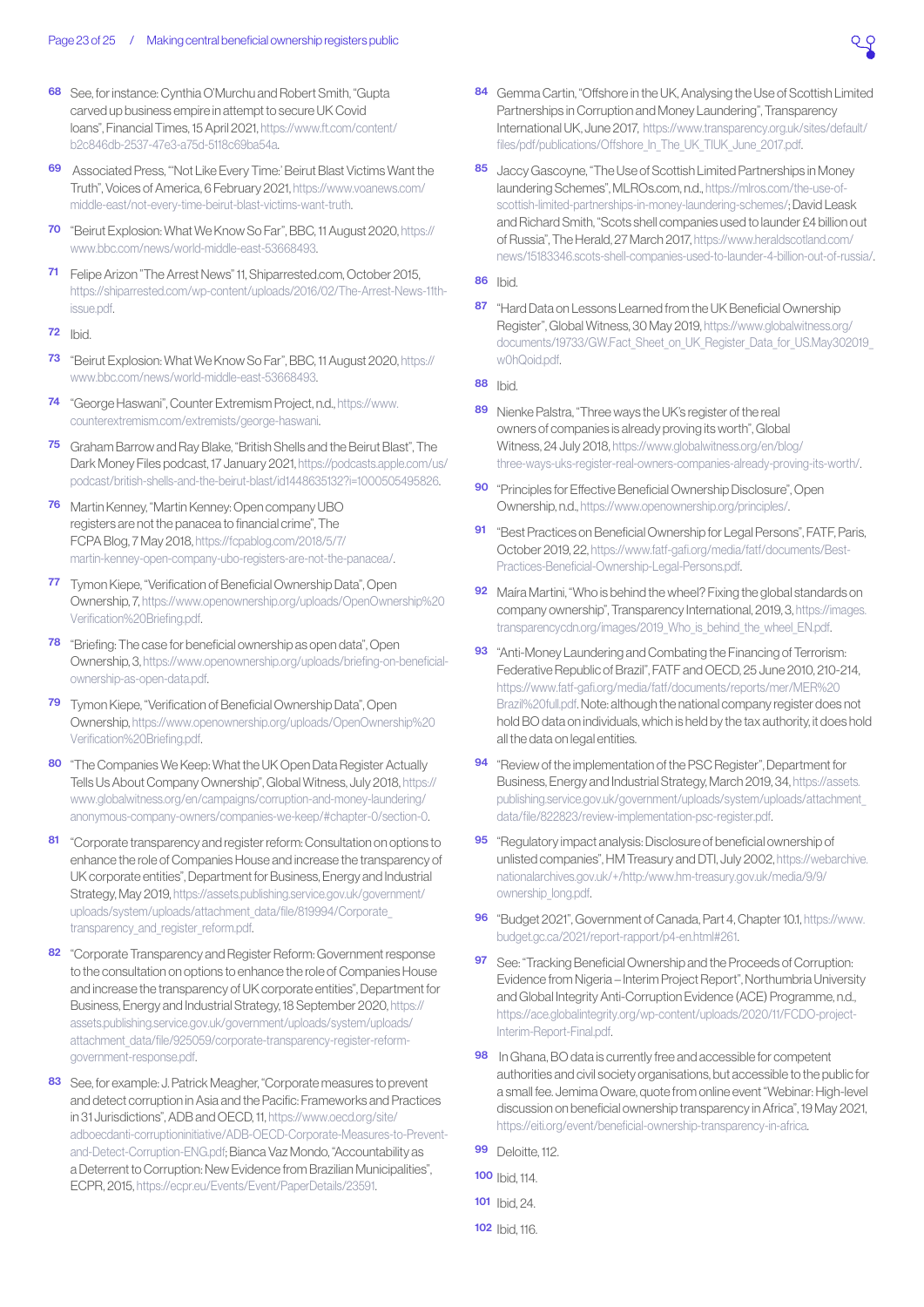- <span id="page-23-0"></span>[103](#page-12-0) "The Open UBO Register (English edition): A study into the implementation in the Netherlands of Directive 2018/843", ICTRECHT, 25 May 2020, 44, [https://openstate.eu/wp-content/uploads/](https://openstate.eu/wp-content/uploads/sites/14/2020/06/25052020-Het-Open-UBO-Register-ENG-NL.pdf) [sites/14/2020/06/25052020-Het-Open-UBO-Register-ENG-NL.pdf](https://openstate.eu/wp-content/uploads/sites/14/2020/06/25052020-Het-Open-UBO-Register-ENG-NL.pdf).
- [104](#page-12-0) Graham Barrow and Ray Blake, "British Shells and the Beirut Blast", The Dark Money Files podcast, 17 January 2021, [https://podcasts.apple.com/us/](https://podcasts.apple.com/us/podcast/british-shells-and-the-beirut-blast/id1448635132?i=1000505495826) [podcast/british-shells-and-the-beirut-blast/id1448635132?i=1000505495826.](https://podcasts.apple.com/us/podcast/british-shells-and-the-beirut-blast/id1448635132?i=1000505495826)
- [105](#page-12-0) Nienke Palstra, "10 lessons from the UK's public register of the real owners of companies", Global Witness, 23 October 2017, [https://www.](https://www.globalwitness.org/en-gb/blog/10-lessons-uks-public-register-real-owners-companies/) [globalwitness.org/en-gb/blog/10-lessons-uks-public-register-real-owners](https://www.globalwitness.org/en-gb/blog/10-lessons-uks-public-register-real-owners-companies/)[companies/](https://www.globalwitness.org/en-gb/blog/10-lessons-uks-public-register-real-owners-companies/); "Annual Report and Accounts 2016/17", Companies House, 18 July 2017, 7, [https://assets.publishing.service.gov.uk/government/](https://assets.publishing.service.gov.uk/government/uploads/system/uploads/attachment_data/file/633763/CompaniesHouse_AnnualReport_2017_web_version.pdf) [uploads/system/uploads/attachment\\_data/file/633763/CompaniesHouse\\_](https://assets.publishing.service.gov.uk/government/uploads/system/uploads/attachment_data/file/633763/CompaniesHouse_AnnualReport_2017_web_version.pdf) AnnualReport 2017 web version.pdf..
- [106](#page-12-0) Danny Lämmerhirt, "Avoiding data use silos: How governments can simplify the open licensing landscape", Open Knowledge International, December 2017,<https://research.okfn.org/avoiding-data-use-silos/>
- [107](#page-12-0) See<https://opendefinition.org/licenses/>
- [108](#page-12-0) "Principles", Open Ownership.
- **[109](#page-12-0)** Deloitte, 112-118.
- [110](#page-12-0) "How accessible are BO registers across the EU", Transparency International, May 2021 (Forthcoming).
- **[111](#page-13-0)** Deloitte, 141.
- [112](#page-13-0) Deloitte, 381.
- [113](#page-13-0) For example, the Netherlands, Germany, and Italy. See: Deloitte, 119-120
- [114](#page-13-0) "Companies House business plan 2020 to 2021", Companies House, 29 September 2020, [https://www.gov.uk/government/publications/](https://www.gov.uk/government/publications/companies-house-business-plan-2020-to-2021/companies-house-business-plan-2020-to-2021#our-finances-and-resources) [companies-house-business-plan-2020-to-2021/companies-house](https://www.gov.uk/government/publications/companies-house-business-plan-2020-to-2021/companies-house-business-plan-2020-to-2021#our-finances-and-resources)[business-plan-2020-to-2021#our-finances-and-resources](https://www.gov.uk/government/publications/companies-house-business-plan-2020-to-2021/companies-house-business-plan-2020-to-2021#our-finances-and-resources).
- [115](#page-13-0) "Companies House fees", Companies House, 6 January 2021, [https://www.gov.uk/government/publications/companies-house-fees/](https://www.gov.uk/government/publications/companies-house-fees/companies-house-fees) [companies-house-fees.](https://www.gov.uk/government/publications/companies-house-fees/companies-house-fees)
- [116](#page-13-0) "Ease of doing business in United Kingdom", World Bank, 2020, [te.](https://www.doingbusiness.org/en/data/exploreeconomies/united-kingdom#DB_sb)
- [117](#page-13-0) For more information, please see: Adriana Edmeades-Jones, Tom Parker, and Tom Walker, "Data protection and privacy in beneficial ownership disclosure", The B Team, The Engine Room, and Open Ownership, May 2019, [https://www.openownership.org/uploads/oo-data-protection-and](https://www.openownership.org/uploads/oo-data-protection-and-privacy-188205.pdf)[privacy-188205.pdf.](https://www.openownership.org/uploads/oo-data-protection-and-privacy-188205.pdf)
- [118](#page-13-0) Alan Travis, "ID cards scheme to be scrapped within 100 days", The Guardian, 27 May 2010, [https://www.theguardian.com/politics/2010/](https://www.theguardian.com/politics/2010/may/27/theresa-may-scrapping-id-cards) [may/27/theresa-may-scrapping-id-cards;](https://www.theguardian.com/politics/2010/may/27/theresa-may-scrapping-id-cards) "Identity cards are to be scrapped", GOV.UK, 27 May 2010, [https://www.gov.uk/government/news/](https://www.gov.uk/government/news/identity-cards-are-to-be-scrapped) [identity-cards-are-to-be-scrapped](https://www.gov.uk/government/news/identity-cards-are-to-be-scrapped).
- [119](#page-14-2) "Directive (EU) 2018/843 of the European Parliament and of the Council of 30 May 2018", Official Journal of the European Union, 19 June 2018, 28, [https://eur-lex.europa.eu/legal-content/EN/TXT/PDF/?uri=CELEX:32018L084](https://eur-lex.europa.eu/legal-content/EN/TXT/PDF/?uri=CELEX:32018L0843&from=EN) [3&from=EN](https://eur-lex.europa.eu/legal-content/EN/TXT/PDF/?uri=CELEX:32018L0843&from=EN).
- [120](#page-14-2) "Case C-601/20", Court of Justice of the European Union, 13 November 2020, [https://curia.europa.eu/juris/showPdf.jsf?text=&docid=235961&pageIn](https://curia.europa.eu/juris/showPdf.jsf?text=&docid=235961&pageIndex=0&doclang=EN&mode=lst&dir=&occ=first&part=1&cid=4974448) [dex=0&doclang=EN&mode=lst&dir=&occ=first&part=1&cid=4974448;](https://curia.europa.eu/juris/showPdf.jsf?text=&docid=235961&pageIndex=0&doclang=EN&mode=lst&dir=&occ=first&part=1&cid=4974448) "Case C-37/20", Court of Justice of the European Union, 24 January 2020, [https://curia.europa.eu/juris/showPdf.jsf;jsessionid=B3B63A86DA4477C1773F](https://curia.europa.eu/juris/showPdf.jsf;jsessionid=B3B63A86DA4477C1773F9176D8CAD6E3?text=&docid=225905&pageIndex=0&doclang=EN&mode=lst&dir=&occ=first&part=1&cid=4970639) [9176D8CAD6E3?text=&docid=225905&pageIndex=0&doclang=EN&mode=lst](https://curia.europa.eu/juris/showPdf.jsf;jsessionid=B3B63A86DA4477C1773F9176D8CAD6E3?text=&docid=225905&pageIndex=0&doclang=EN&mode=lst&dir=&occ=first&part=1&cid=4970639) [&dir=&occ=first&part=1&cid=4970639](https://curia.europa.eu/juris/showPdf.jsf;jsessionid=B3B63A86DA4477C1773F9176D8CAD6E3?text=&docid=225905&pageIndex=0&doclang=EN&mode=lst&dir=&occ=first&part=1&cid=4970639).
- [121](#page-14-2) "Dagvaarding in Kort Geding", Privacy First, 4 January 2021, 6, [https://](https://www.privacyfirst.nl/images/stories/UBO/2021-01-05_KG_dagvaarding_UBO_register_PrivacyFirst_def.pdf) [www.privacyfirst.nl/images/stories/UBO/2021-01-05\\_KG\\_dagvaarding\\_UBO\\_](https://www.privacyfirst.nl/images/stories/UBO/2021-01-05_KG_dagvaarding_UBO_register_PrivacyFirst_def.pdf) [register\\_PrivacyFirst\\_def.pdf](https://www.privacyfirst.nl/images/stories/UBO/2021-01-05_KG_dagvaarding_UBO_register_PrivacyFirst_def.pdf).
- [122](#page-14-2) "Uitspraken: ECLI: NL: RBDHA: 2021: 2457", de Rechtspraak, 18 March 2021, [https://uitspraken.rechtspraak.nl/inziendocument?id=ECLI:NL:R](https://uitspraken.rechtspraak.nl/inziendocument?id=ECLI:NL:RBDHA:2021:2457) [BDHA:2021:2457.](https://uitspraken.rechtspraak.nl/inziendocument?id=ECLI:NL:RBDHA:2021:2457)
- **[123](#page-14-2)** Deloitte, 366.
- [124](#page-15-1) "Overseas Territories: adopting publicly accessible registers of beneficial ownership", Foreign, Commonwealth and Development Office, 14 December 2020, [https://assets.publishing.service.gov.uk/government/](https://assets.publishing.service.gov.uk/government/uploads/system/uploads/attachment_data/file/943307/SAMLA_s51_Draft_Order_in_Council.pdf) uploads/system/uploads/attachment\_data/file/943307/SAMLA\_s51\_Draft Order in Council.pdf.
- [125](#page-15-1) John McKendrick QC, "Case Study: The Cayman Islands, Privacy rights and Data Protection in the Context of Publication of Beneficial Ownership Information", February 2021 (Unpublished).
- [126](#page-15-1) "Summary of GDPR derogations in the Data Protection Bill", Department for Digital, Culture, Media and Sport, 7 August 2017, [https://iapp.org/media/](https://iapp.org/media/pdf/resource_center/UK-GDPR-derogations.pdf) [pdf/resource\\_center/UK-GDPR-derogations.pdf.](https://iapp.org/media/pdf/resource_center/UK-GDPR-derogations.pdf)
- [127](#page-15-1) "Personal information charter", Companies House, GOV.UK, n.d., [https://www.gov.uk/government/organisations/companies-house/about/](https://www.gov.uk/government/organisations/companies-house/about/personal-information-charter) [personal-information-charter](https://www.gov.uk/government/organisations/companies-house/about/personal-information-charter).
- [128](#page-15-1) "Data Protection Act 2018", Legislation.gov.uk, Section 8, 2018, [https://](https://www.legislation.gov.uk/ukpga/2018/12/section/8/enacted) [www.legislation.gov.uk/ukpga/2018/12/section/8/enacted](https://www.legislation.gov.uk/ukpga/2018/12/section/8/enacted).
- [129](#page-16-0) Mora Johnson, "A Public Beneficial Ownership Registry and the Canadian Privacy Regime: A Legal Analysis", Publish What You Pay Canada, Canadians for Tax Fairness, and Transparency International Canada, October 2019, [https://static1.squarespace.](https://static1.squarespace.com/static/5c8938b492441bf93fdbc536/t/5eac6dd026b8946d37f7dde2/1588358609932/endsnowwashing-public-beneficial-ownership-registry.pdf) [com/static/5c8938b492441bf93fdbc536/t/5eac6dd026b8946d37f](https://static1.squarespace.com/static/5c8938b492441bf93fdbc536/t/5eac6dd026b8946d37f7dde2/1588358609932/endsnowwashing-public-beneficial-ownership-registry.pdf) [7dde2/1588358609932/endsnowwashing-public-beneficial-ownership](https://static1.squarespace.com/static/5c8938b492441bf93fdbc536/t/5eac6dd026b8946d37f7dde2/1588358609932/endsnowwashing-public-beneficial-ownership-registry.pdf)[registry.pdf.](https://static1.squarespace.com/static/5c8938b492441bf93fdbc536/t/5eac6dd026b8946d37f7dde2/1588358609932/endsnowwashing-public-beneficial-ownership-registry.pdf)
- [130](#page-16-0) Ibid, 16.
- [131](#page-16-0) Ibid, 19.
- [132](#page-16-0) Ibid 19
- [133](#page-16-0) See: Thom Townsend, "Effective consultation processes for beneficial ownership transparency reform", Open Ownership, June 2020, [https://](https://www.openownership.org/uploads/open-ownership-effective-consultation-processes-for-bot.pdf) [www.openownership.org/uploads/open-ownership-effective-consultation](https://www.openownership.org/uploads/open-ownership-effective-consultation-processes-for-bot.pdf)[processes-for-bot.pdf.](https://www.openownership.org/uploads/open-ownership-effective-consultation-processes-for-bot.pdf)
- [134](#page-16-0) "Privacy or public interest? Making the case for public information on company ownership", The B Team, The Engine Room, and Open Ownership, March 2019, 4, [https://www.openownership.org/uploads/privacy](https://www.openownership.org/uploads/privacy-report-summary.pdf)[report-summary.pdf](https://www.openownership.org/uploads/privacy-report-summary.pdf).
- [135](#page-16-0) See the OO Principle "Sufficient Detail": "Sufficient Detail", Open Ownership, n.d.,<https://www.openownership.org/principles/sufficient-detail/>.
- [136](#page-18-1) "Review of the implementation of the PSC Register", Department for Business, Energy and Industrial Strategy, March 2019, 43, [https://assets.](https://assets.publishing.service.gov.uk/government/uploads/system/uploads/attachment_data/file/822823/review-implementation-psc-register.pdf) [publishing.service.gov.uk/government/uploads/system/uploads/attachment\\_](https://assets.publishing.service.gov.uk/government/uploads/system/uploads/attachment_data/file/822823/review-implementation-psc-register.pdf) [data/file/822823/review-implementation-psc-register.pdf.](https://assets.publishing.service.gov.uk/government/uploads/system/uploads/attachment_data/file/822823/review-implementation-psc-register.pdf)
- [137](#page-17-2) Sjoerd Peters and Gonnie Smelting, "Ensuring the effectiveness of the UBO-register by making it publicly available with fewer access restrictions: Recommendations regarding the public accessibility of the UBO register", Information Law and Policy Lab, Amsterdam, 31 January 2020, 8, [https://openstate.eu/wp-content/uploads/sites/14/2020/02/ILP-Lab-](https://openstate.eu/wp-content/uploads/sites/14/2020/02/ILP-Lab-Ensuring-the-effectiveness-of-the-UBO-register-by-making-it-publicly-available-with-fewer-access-restrictions.pdf)[Ensuring-the-effectiveness-of-the-UBO-register-by-making-it-publicly](https://openstate.eu/wp-content/uploads/sites/14/2020/02/ILP-Lab-Ensuring-the-effectiveness-of-the-UBO-register-by-making-it-publicly-available-with-fewer-access-restrictions.pdf)[available-with-fewer-access-restrictions.pdf](https://openstate.eu/wp-content/uploads/sites/14/2020/02/ILP-Lab-Ensuring-the-effectiveness-of-the-UBO-register-by-making-it-publicly-available-with-fewer-access-restrictions.pdf).
- [138](#page-17-2) Ibid, 6.